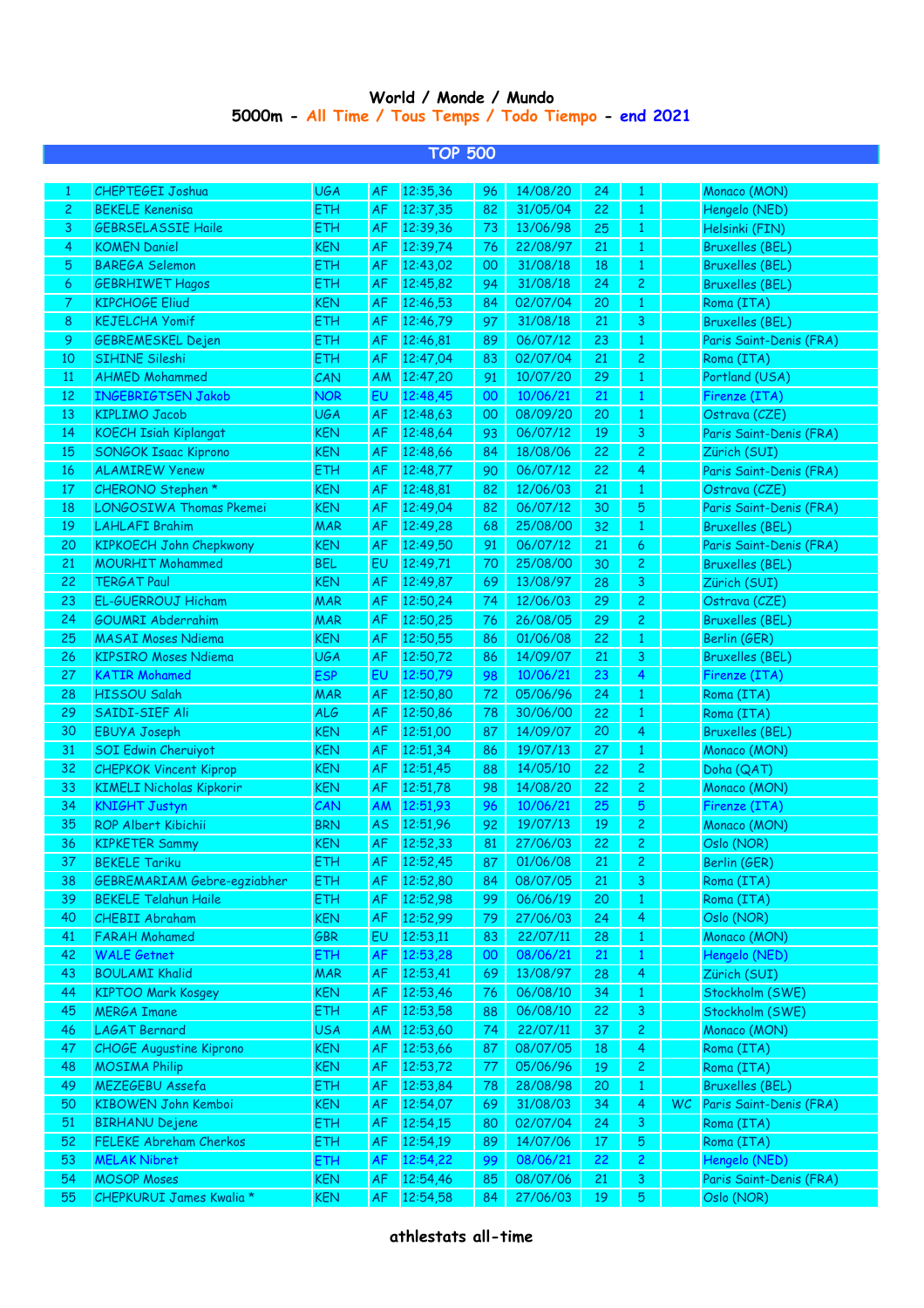| 56         | <b>BAUMANN Dieter</b>                      | <b>GER</b>               | EU                     | 12:54,70             | 65       | 13/08/97             | 32       | 5                            | Zürich (SUI)                              |
|------------|--------------------------------------------|--------------------------|------------------------|----------------------|----------|----------------------|----------|------------------------------|-------------------------------------------|
| 57         | <b>EDRIS Muktar</b>                        | <b>ETH</b>               | <b>AF</b>              | 12:54,83             | 94       | 21/08/14             | 20       | $\mathbf{1}$                 | Stockholm (SWE)                           |
| 58         | <b>KIPTANUI Moses</b>                      | <b>KEN</b>               | <b>AF</b>              | 12:54,85             | 70       | 05/06/96             | 26       | $\mathbf{3}$                 | Roma (ITA)                                |
| 59         | <b>LIMO Benjamin</b>                       | <b>KEN</b>               | <b>AF</b>              | 12:54,99             | 74       | 04/07/03             | 29       | 3                            | Paris Saint-Denis (FRA)                   |
| 60         | <b>ROTICH Lucas Kimeli</b>                 | <b>KEN</b>               | AF                     | 12:55,06             | 90       | 04/06/10             | 20       | 4                            | Oslo (NOR)                                |
| 61         | <b>BELLANI Hicham</b>                      | <b>MAR</b>               | <b>AF</b>              | 12:55,52             | 79       | 14/07/06             | 27       | $\mathcal{T}$                | Roma (ITA)                                |
| 62         | <b>SOLINSKY Chris</b>                      | <b>USA</b>               | AM                     | 12:55,53             | 84       | 06/08/10             | 26       | $\sqrt{5}$                   | Stockholm (SWE)                           |
| 63         | <b>DINKESA NEGERA Abebe</b>                | <b>ETH</b>               | AF                     | 12:55,58             | 84       | 01/07/05             | 21       | $\overline{c}$               | Paris Saint-Denis (FRA)                   |
| 64         | <b>BETT Mark</b>                           | <b>KEN</b>               | <b>AF</b>              | 12:55,63             | 76       | 28/07/00             | 24       | $\overline{c}$               | Oslo (NOR)                                |
| 65         | <b>MOTTRAM Craig</b>                       | <b>AUS</b>               | OC                     | 12:55,76             | 80       | 30/07/04             | 24       | $\overline{2}$               | London (GBR)                              |
| 66         | <b>SONGOK Boniface Kiprotich</b>           | <b>KEN</b>               | AF                     | 12:55,85             | 80       | 26/08/05             | 25       | $\overline{4}$               | <b>Bruxelles (BEL)</b>                    |
| 67         | <b>EBENYO Daniel Simiu</b>                 | <b>KEN</b>               | <b>AF</b>              | 12:55,88             | 95       | 29/06/21             | 26       | $\overline{c}$               | Luzern (SUI)                              |
| 68         | <b>NYARIKI Thomas</b>                      | <b>KEN</b>               | AF                     | 12:55,94             | $71\,$   | 07/07/97             | 26       | $\mathbf{1}$                 | Stockholm (SWE)                           |
| 69         | <b>MENJO Josphat Kiprono</b>               | <b>KEN</b>               | AF                     | 12:55,95             | 79       | 18/08/10             | 31       | $\mathbf{1}$                 | Turku (FIN)                               |
| 70         | <b>BALEW Birhanu</b>                       | <b>BRN</b>               | <b>AS</b>              | 12:56,26             | 96       | 06/06/19             | 23       | $\overline{4}$               | Roma (ITA)                                |
| $71\,$     | CHEPKURUI Albert *                         | <b>KEN</b>               | AF                     | 12:56,27             | 81       | 27/06/03             | 22       | $\epsilon$                   | Oslo (NOR)                                |
| 72         | RITZENHEIN Dathan                          | <b>USA</b>               | AM                     | 12:56,27             | 82       | 28/08/09             | 27       | $\mathbf{3}$                 | Zürich (SUI)                              |
| 73         | <b>HADIS Abadi</b>                         | ETH                      | AF                     | 12:56,27             | 97       | 31/08/18             | 21       | $\sqrt{5}$                   | <b>Bruxelles (BEL)</b>                    |
| 74         | <b>KOECH Paul</b>                          | <b>KEN</b>               | AF                     | 12:56,29             | 69       | 13/08/97             | 28       | $\epsilon$                   | Zürich (SUI)                              |
| 75         | <b>KIPKOSGEI Luke</b>                      | <b>KEN</b>               | AF                     | 12:56,50             | 75       | 28/07/00             | 25       | $\sqrt{5}$                   | Oslo (NOR)                                |
| 76         | <b>ABDOSH Ali</b>                          | <b>ETH</b>               | AF                     | 12:56,53             | 87       | 04/09/09             | 22       | $\overline{4}$               | <b>Bruxelles (BEL)</b>                    |
| 77         | <b>LIMO Richard</b>                        | <b>KEN</b>               | AF                     | 12:56,72             | 80       | 17/08/01             | 21       | $\mathbf{1}$                 | Zürich (SUI)                              |
| 78         | <b>WENDIMU Mulugeta</b>                    | ETH                      | AF                     | 12:57,05             | 85       | 12/09/04             | 19       | $\overline{c}$               | Berlin (GER)                              |
| 79         | <b>KIPROP Boniface Toroitich</b>           | <b>UGA</b>               | AF                     | 12:57,11             | 85       | 25/07/06             | 21       | $\mathbf{1}$                 | Stockholm (SWE)                           |
| 80         | <b>BIKILA Worku</b>                        | ETH                      | <b>AF</b>              | 12:57,23             | 68       | 08/06/95             | 27       | $\mathbf{3}$                 | Roma (ITA)                                |
| 81         | <b>BEZABEH Alemayehu</b>                   | <b>ESP</b>               | EU                     | 12:57,25             | 86       | 04/06/10             | 24       | $\mathcal{T}$                | Oslo (NOR)                                |
| 82         | <b>KIPKOECH Josphat Bett</b>               | <b>KEN</b>               | AF                     | 12:57,43             | 90       | 04/09/09             | 19       | $\sqrt{5}$                   | <b>Bruxelles (BEL)</b>                    |
| 83         | <b>CHELIMO Paul</b>                        | <b>USA</b>               | AM                     | 12:57,55             | 90       | 31/08/18             | 28       | $\boldsymbol{6}$             | <b>Bruxelles (BEL)</b>                    |
| 84         | <b>CHELULE David</b>                       | <b>KEN</b>               | AF                     | 12:57,79             | 77       | 07/07/99             | 22       | $\sqrt{5}$                   | Roma (ITA)                                |
| 85         | <b>KISORIO Mathew Kipkoech</b>             | <b>KEN</b>               | AF                     | 12:57,83             | 89       | 04/06/10             | 21       | 8                            | Oslo (NOR)                                |
| 86         | <b>KINCAID William</b>                     | <b>USA</b>               | AM                     | 12:58,10             | 92       | 10/09/19             | 27       | $\mathbf{1}$                 | <b>Beaverton (USA)</b>                    |
| 87         | <b>KENNEDY Bob</b>                         | <b>USA</b>               | <b>AM</b>              | 12:58,21             | 70       | 14/08/96             | 26       | $\sqrt{5}$                   | Zürich (SUI)                              |
| 88         | <b>KOMON Leonard Patrick</b>               | <b>KEN</b>               | AF                     | 12:58,24             | 88       | 10/07/09             | 21       | $\mathbf{3}$                 | Roma (ITA)                                |
| 89         | <b>MENGESHA Milkesa</b>                    | <b>ETH</b>               | <b>AF</b>              | 12:58,28             | 00       | 08/06/21             | 21       | $\mathbf{3}$                 | Hengelo (NED)                             |
| 90         | <b>AOUITA Saïd</b>                         | <b>MAR</b>               | AF                     | 12:58,39             | 59       | 22/07/87             | 28       | $\mathbf{1}$                 | Roma (ITA)                                |
| 91         | <b>BIWOTT Yusuf Kibet</b>                  | <b>KEN</b>               | AF                     | 12:58,49             | 86       | 14/09/07             | 21       | $\epsilon$                   | <b>Bruxelles (BEL)</b>                    |
| 92         | DABA Bekana                                | <b>ETH</b>               | AF                     | 12:58,51             | 88       | 04/06/10             | 22       | 9                            | Oslo (NOR)                                |
| 93         | <b>TEGENKAMP Matthew</b>                   | <b>USA</b>               |                        | AM 12:58,56          | 82       | 04/09/09             | 27       | $\bullet$                    | <b>Bruxelles (BEL)</b>                    |
| 94         | <b>MEKONNEN Hailu</b>                      | ETH                      | <b>AF</b>              | 12:58,57             | 80       | 29/06/01             | 21       | $\mathbf{1}$                 | Roma (ITA)                                |
| 95         | AL-OUTAIBI Moukheld                        | <b>KSA</b>               | <b>AS</b>              | 12:58,58             | 80       | 23/07/05             | 25       | 1r1                          | Heusden-Zolder (BEL)                      |
| 96         | <b>KIGEN Mike Kipruto</b>                  | <b>KEN</b>               | <b>AF</b>              | 12:58,58             | 86       | 02/06/06             | 20       | $\mathbf{3}$                 | Oslo (NOR)                                |
| 97         | <b>TANUI Paul Kipngetich</b>               | <b>KEN</b>               | <b>AF</b>              | 12:58,69             | 90       | 04/06/15             | 25       | $\overline{2}$               | Roma (ITA)                                |
| 98         | <b>LOMONG Lopez</b>                        | <b>USA</b>               | <b>AM</b>              | 12:58,78             | 85       | 10/07/20             | 35       | $\overline{2}$               | Portland (USA)                            |
| 99         | <b>SGHYR Ismail</b>                        | <b>FRA</b>               | EU                     | 12:58,83             | 72       | 28/07/00             | 28       | $\mathcal{T}$                | Oslo (NOR)                                |
| 100        | <b>RUPP Galen</b>                          | <b>USA</b>               | <b>AM</b>              | 12:58,90             | 86       | 02/06/12             | 26       | $\mathsf{3}$                 | Eugene (USA)                              |
| 101        | <b>BITOK Paul</b><br><b>YIHUNE Addisu</b>  | <b>KEN</b>               | AF                     | 12:58,94<br>12:58,99 | 70       | 28/06/02<br>08/06/21 | 32       | $\overline{4}$               | Oslo (NOR)                                |
| 102        |                                            | ETH                      | <b>AF</b>              |                      | 03       |                      | 18       | $\overline{4}$               | Hengelo (NED)                             |
| 103        | <b>CHERUIYOT Jonas</b>                     | <b>KEN</b>               | <b>AF</b>              | 12:59,08             | 84       | 25/07/06             | 22       | $\mathbf{3}$                 | Stockholm (SWE)                           |
| 104<br>105 | NDIKU Caleb Mwangangi<br>IGUIDER Abdelaati | <b>KEN</b><br><b>MAR</b> | <b>AF</b><br><b>AF</b> | 12:59,17<br>12:59,25 | 92<br>87 | 21/08/14<br>11/09/15 | 22<br>28 | $\mathsf{3}$<br>$\mathsf{3}$ | Stockholm (SWE)<br><b>Bruxelles (BEL)</b> |
| 106        | <b>TADESSE Zersenay</b>                    | ERI                      |                        | 12:59,27             | 82       | 14/07/06             | 24       |                              | Roma (ITA)                                |
| 107        | <b>WOLDE Million</b>                       | <b>ETH</b>               | AF<br><b>AF</b>        | 12:59,39             | 79       | 12/08/98             | 19       | 9<br>$\sqrt{5}$              | Zürich (SUI)                              |
| 108        | <b>YATOR Richard</b>                       | <b>KEN</b>               | <b>AF</b>              | 12:59,44             | 98       | 31/08/18             | 20       | $\mathcal{T}$                | <b>Bruxelles (BEL)</b>                    |
| 109        | <b>MOLLA Getaneh</b>                       | <b>ETH</b>               | <b>AF</b>              | 12:59,58             | 94       | 31/08/18             | 24       | $\bf 8$                      | <b>Bruxelles (BEL)</b>                    |
| 110        | <b>CHESHARI Jacob Korir</b>                | <b>KEN</b>               | <b>AF</b>              | 12:59,72             | 84       | 10/07/10             | 26       | 1r1                          | Heusden-Zolder (BEL)                      |
| <b>111</b> | <b>JAWHER Mushir Salem</b>                 | <b>BRN</b>               | <b>AS</b>              | 12:59,79             | 78       | 01/07/05             | 27       | $\epsilon$                   | Paris Saint-Denis (FRA)                   |
| 112        | <b>KAMWOROR Geoffrey Kipsang</b>           | <b>KEN</b>               | <b>AF</b>              | 12:59,98             | 92       | 28/05/16             | 24       | $\overline{c}$               | Eugene (USA)                              |
| 113        | <b>MBISHEI Titus Kipjumba</b>              | <b>KEN</b>               | <b>AF</b>              | 13:00,04             | 90       | 06/08/10             | 20       | $\mathcal{T}$                | Stockholm (SWE)                           |
| 114        | <b>MUTAHI Sammy Alex</b>                   | <b>KEN</b>               | <b>AF</b>              | 13:00,12             | 89       | 10/06/10             | 21       | $\mathbf{2}$                 | Roma (ITA)                                |
| 115        | <b>KUMA Abera</b>                          | ETH                      | AF                     | 13:00,15             | 90       | 26/05/11             | 21       | $\bf 8$                      | Roma (ITA)                                |
|            |                                            |                          |                        |                      |          |                      |          |                              |                                           |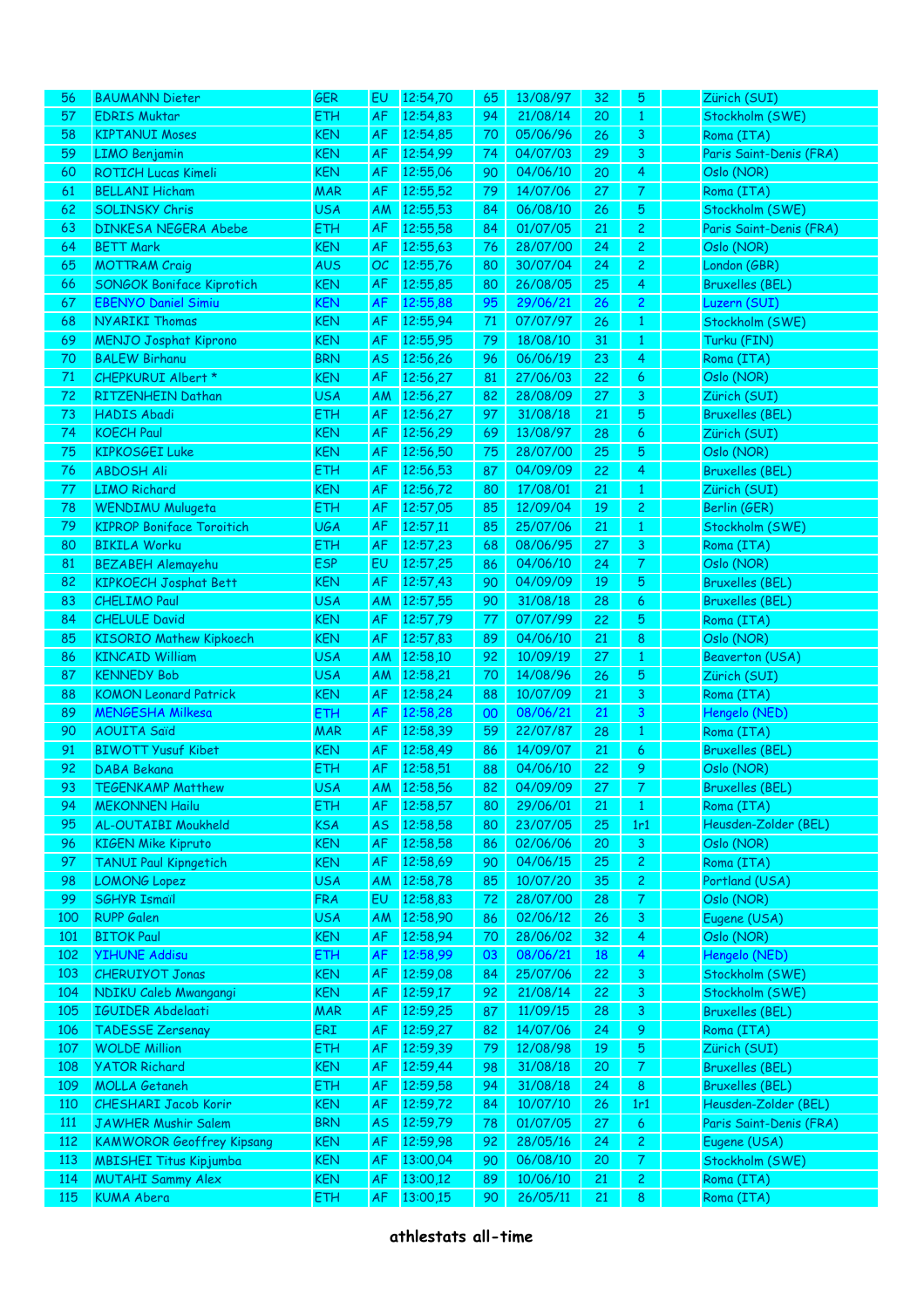| 116        | <b>GENETI Markos</b>                            | <b>ETH</b>               | AF              | 13:00,25             | 84       | 01/07/05             | 21       | 7                           |           | Paris Saint-Denis (FRA)                    |
|------------|-------------------------------------------------|--------------------------|-----------------|----------------------|----------|----------------------|----------|-----------------------------|-----------|--------------------------------------------|
| 117        | <b>KAYA Ali</b>                                 | <b>TUR</b>               | <b>AS</b>       | 13:00,31             | 94       | 04/06/15             | 19       | $\boldsymbol{7}$            |           | Roma (ITA)                                 |
| 118        | <b>ABATE Abiyote</b>                            | ETH                      | <b>AF</b>       | 13:00,36             | 80       | 29/06/01             | 21       | $\sqrt{5}$                  |           | Roma (ITA)                                 |
| 119        | <b>CENTROWITZ Matthew II</b>                    | <b>USA</b>               | <b>AM</b>       | 13:00,39             | 89       | 10/09/19             | 30       | 3                           |           | <b>Beaverton (USA)</b>                     |
| 120        | <b>MOORCROFT David</b>                          | <b>GBR</b>               | EU              | 13:00,41             | 53       | 07/07/82             | 29       | $\mathbf{1}$                |           | Oslo (NOR)                                 |
| 121        | <b>SKAH Khalid</b>                              | <b>MAR</b>               | AF              | 13:00,54             | 67       | 08/07/94             | 27       | $\mathbf{1}$                |           | Villeneuve d'Ascq (FRA)                    |
| 122        | KOGO Micah Kipkemboi                            | <b>KEN</b>               | <b>AF</b>       | 13:00,77             | 86       | 25/07/06             | 20       | 4                           |           | Stockholm (SWE)                            |
| 123        | <b>LALANG Lawi</b>                              | <b>KEN</b>               | AF              | 13:00,95             | 91       | 19/07/13             | 22       | $\sqrt{5}$                  |           | Monaco (MON)                               |
| 124        | <b>KOSGEI Shadrack</b>                          | <b>KEN</b>               | <b>AF</b>       | 13:01,06             | 84       | 23/07/05             | 21       | 3r1                         |           | Heusden-Zolder (BEL)                       |
| 125        | <b>KEMBOI Nicholas</b>                          | <b>KEN</b>               | <b>AF</b>       | 13:01,14             | 83       | 15/08/03             | 20       | $\overline{2}$              |           | Zürich (SUI)                               |
| 126        | <b>MAREE Sydney</b>                             | <b>USA</b>               | <b>AM</b>       | 13:01,15             | 56       | 27/07/85             | 29       | $\mathbf{2}$                |           | Oslo (NOR)                                 |
| 127        | <b>JABBOUR Brahim</b>                           | <b>MAR</b>               | AF              | 13:01,41             | 70       | 03/07/99             | 29       | $\mathbf{1}$                |           | Paris Saint-Denis (FRA)                    |
| 128        | <b>ALI Mohamed</b>                              | <b>ETH</b>               | AF              | 13:01,44             | 87       | 02/06/06             | 19       | $\overline{7}$              |           | Oslo (NOR)                                 |
| 129        | CHERUIYOT John Kemboi                           | <b>KEN</b>               | AF              | 13:01,64             | 90       | 06/06/10             | 20       | $\mathbf{1}$                |           | Rabat (MAR)                                |
| 130        | <b>LOMUKET Mark Owon</b>                        | <b>KEN</b>               | AF              | 13:01,68             | 99       | 12/05/21             | 22       | $\mathbf{1}$                |           | Bergamo (ITA)                              |
| 131        | <b>ONDIEKI Yobes</b>                            | <b>KEN</b>               | AF              | 13:01,82             | 61       | 07/08/91             | 30       | $\mathbf{1}$                |           | Zürich (SUI)                               |
| 132        | <b>GITAHI Julius</b>                            | <b>KEN</b>               | AF              | 13:01,89             | 78       | 05/08/98             | 20       | $\sqrt{5}$                  |           | Stockholm (SWE)                            |
| 133        | <b>AMYN Mohammed</b>                            | <b>MAR</b>               | AF              | 13:01,98             | 76       | 16/07/02             | 26       | 3                           |           | Stockholm (SWE)                            |
| 134        | <b>BERIHU Solomon</b>                           | <b>ETH</b>               | <b>AF</b>       | 13:02,08             | 99       | 09/06/19             | 20       | 3                           |           | Hengelo (NED)                              |
| 135        | ESSAID Mustapha                                 | <b>FRA</b>               | EU              | 13:02,15             | 70       | 28/08/98             | 28       | 4                           |           | <b>Bruxelles (BEL)</b>                     |
| 136        | <b>CRIPPA Yemaneberhan</b>                      | <b>ITA</b>               | EU              | 13:02,26             | 96       | 08/09/20             | 24       | 3                           |           | Ostrava (CZE)                              |
| 137        | <b>MAIYO Benjamin</b>                           | <b>KEN</b>               | AF              | 13:02,28             | 78       | 05/07/00             | 22       | $\mathbf{2}$                |           | Lausanne (SUI)                             |
| 138        | <b>JAGER Evan</b>                               | <b>USA</b>               | <b>AM</b>       | 13:02,40             | 89       | 06/09/13             | 24       | 8                           |           | <b>Bruxelles (BEL)</b>                     |
| 139        | <b>KAMATHI Charles</b>                          | <b>KEN</b>               | AF              | 13:02,51             | 78       | 16/08/02             | 24       | 6                           |           | Zürich (SUI)                               |
| 140        | <b>FISHER Grant</b>                             | <b>USA</b>               | AM              | 13:02,53             | 97       | 06/03/21             | 24       | $\mathbf{1}$                |           | San Juan Capistrano (USA)                  |
| 141        | GARCÍA Alberto                                  | <b>ESP</b>               | EU              | 13:02,54             | 71       | 29/06/01             | 30       | 8                           |           | Roma (ITA)                                 |
| 142        | <b>IVUTI Patrick</b>                            | <b>KEN</b>               | AF              | 13:02,68             | 78       | 11/08/00             | 22       | $\mathcal{I}$               |           | Zürich (SUI)                               |
| 143        | KOECH Paul Kipsiele **                          | <b>KEN</b>               | AF              | 13:02,69             | 81       | 10/02/12             | 31       | 3                           |           | Düsseldorf (i GER)                         |
| 144        | <b>RUTTO Evans</b>                              | <b>KEN</b>               | AF              | 13:02,71             | 78       | 25/06/00             | 22       | $\mathbf{2}$                |           | Nürnberg (GER)                             |
| 145        | <b>TRUE Ben</b>                                 | <b>USA</b>               | <b>AM</b>       | 13:02,74             | 85       | 04/05/14             | 29       | 1r1                         |           | Palo Alto (USA)                            |
| 146        | <b>KIRUI Ismael</b>                             | <b>KEN</b>               | <b>AF</b>       | 13:02,75             | 75       | 16/08/93             | 18       | $\mathbf{1}$                | <b>WC</b> | Stuttgart (GER)                            |
| 147        | <b>KORORIA</b> Shem                             | <b>KEN</b>               | AF              | 13:02,80             | 72       | 10/07/95             | 23       | $\mathbf{1}$                |           | Stockholm (SWE)                            |
| 148        | <b>MEAD Hassan</b>                              | <b>USA</b>               | <b>AM</b>       | 13:02,80             | 89       | 04/05/14             | 25       | 2r1                         |           | Palo Alto (USA)                            |
| 149        | <b>MAROFIT Mourad</b>                           | <b>MAR</b>               | <b>AF</b>       | 13:02,84             | 82       | 20/07/08             | 26       | 1r1                         |           | Heusden-Zolder (BEL)                       |
| 150        | PINTO Antonio                                   | <b>POR</b>               | EU              | 13:02,86             | 66       | 12/08/98             | 32       | 9                           |           | Zürich (SUI)                               |
| 151        | <b>KIPRUTO Silas</b>                            | <b>KEN</b>               | AF              | 13:02,86             | 84       | 01/06/08             | 24       | $\sqrt{5}$                  |           | Berlin (GER)                               |
| 152        | <b>OMARI Levy Matebo</b>                        | <b>KEN</b>               | AF              | 13:03,04             | 89       | 20/07/08             | 19       | 2r1                         |           | Heusden-Zolder (BEL)                       |
| 153        | <b>KALYA William</b>                            | <b>KEN</b>               |                 | AF 13:03,08          | 74       | 10/07/95             | 21       | 2 <sup>7</sup>              |           | Stockholm (SWE)                            |
| 154        | <b>KROP Jacob</b>                               | <b>KEN</b>               | AF              | 13:03,08             | 01       | 30/09/19             | 18       | 6f1                         | WC.       | Doha (QAT)                                 |
| 155        | PINGUA Edward Zakayo                            | <b>KEN</b>               | AF              | 13:03,19             | 01       | 06/06/19             | 18       | $\mathcal{T}$               |           | Roma (ITA)                                 |
| 156        | <b>JEILAN Ibrahim</b>                           | <b>ETH</b>               | <b>AF</b>       | 13:03,22             | 89       | 16/06/16             | 27       | $\mathbf{1}$                |           | Stockholm (SWE)                            |
| 157        | NIYONGABO Vénuste                               | <b>BDI</b>               | AF              | 13:03,29             | 73       | 03/06/96             | 23       | $\mathbf{1}$                |           | Paris (FRA)                                |
| 158        | <b>DEMELASH Yigrem</b>                          | <b>ETH</b>               | AF              | 13:03,30             | 94       | 07/06/12             | 18       | 8                           |           | Oslo (NOR)                                 |
| 159        | <b>KIPKEMOI Kenneth Kiprop</b>                  | <b>KEN</b><br><b>KEN</b> | AF              | 13:03,37<br>13:03,44 | 84       | 07/07/12<br>02/06/17 | 28       | 3r1                         |           | Heusden-Zolder (BEL)                       |
| 160<br>161 | <b>RUTTO Cyrus</b><br><b>CRAGG Alistair Ian</b> | IRL                      | <b>AF</b>       | 13:03,53             | 92<br>80 | 16/09/11             | 25<br>31 | $\mathbf{2}$                |           | Somerville (USA)<br><b>Bruxelles (BEL)</b> |
| 162        | <b>YUDA John</b>                                | <b>TAN</b>               | EU<br><b>AF</b> | 13:03,62             | 79       | 12/07/02             | 23       | 5<br>6                      |           | Roma (ITA)                                 |
| 163        | <b>FRANKE Stéphane</b>                          | <b>GER</b>               | EU              | 13:03,76             | 64       | 16/08/95             | 31       | 5                           |           | Zürich (SUI)                               |
| 164        | <b>BADAY Ahmed Ibrahim</b>                      | <b>MAR</b>               | AF              | 13:03,82             | 79       | 13/07/07             | 28       | 4                           |           | Roma (ITA)                                 |
| 165        | <b>MATHATHI Martin Irungu</b>                   | <b>KEN</b>               | AF              | 13:03,84             | 85       | 26/09/04             | 19       | 1r3                         |           | Niigata (JPN)                              |
| 166        | <b>MORCELI Noureddine</b>                       | ALG                      | <b>AF</b>       | 13:03,85             | 70       | 17/08/94             | 24       | $\mathbf{1}$                |           | Zürich (SUI)                               |
| 167        | <b>CARROLL Mark</b>                             | IRL                      | EU              | 13:03,93             | 72       | 01/09/98             | 26       | $\mathcal{I}_{\mathcal{I}}$ |           | Berlin (GER)                               |
| 168        | <b>KOMEN Daniel Kipchirchir</b>                 | <b>KEN</b>               | AF              | 13:04,02             | 84       | 06/06/10             | 26       | $\overline{4}$              |           | Rabat (MAR)                                |
| 169        | <b>MACHUKA Josephat</b>                         | <b>KEN</b>               | <b>AF</b>       | 13:04,04             | 73       | 08/07/96             | 23       | $\overline{4}$              |           | Stockholm (SWE)                            |
| 170        | <b>RIZKI Monder</b>                             | <b>BEL</b>               | EU              | 13:04,06             | 79       | 20/07/08             | 29       | 3r1                         |           | Heusden-Zolder (BEL)                       |
| 171        | <b>LAHBABI Aziz</b>                             | <b>MAR</b>               | AF              | 13:04,06             | 91       | 27/05/12             | 21       | $\overline{4}$              |           | Rabat (MAR)                                |
| 172        | <b>OSMAN Abrar</b>                              | ERI                      | AF              | 13:04,12             | 94       | 22/05/16             | 22       | $\mathbf{2}$                |           | Hengelo (NED)                              |
| 173        | ATNAFU Yitayal **                               | <b>ETH</b>               | AF              | 13:04,18             | 93       | 10/02/12             | 19       | 4                           |           | Düsseldorf (i GER)                         |
| 174        | <b>KOSKEI James</b>                             | <b>KEN</b>               | AF              | 13:04,3              | 68       | 07/06/00             | 32       | 4                           |           | Milano (ITA)                               |
| 175        | LAHSSINI El Hassan                              | <b>MAR</b>               | AF              | 13:04,32             | 74       | 07/09/96             | 22       | $\mathcal{T}$               |           | Milano (ITA)                               |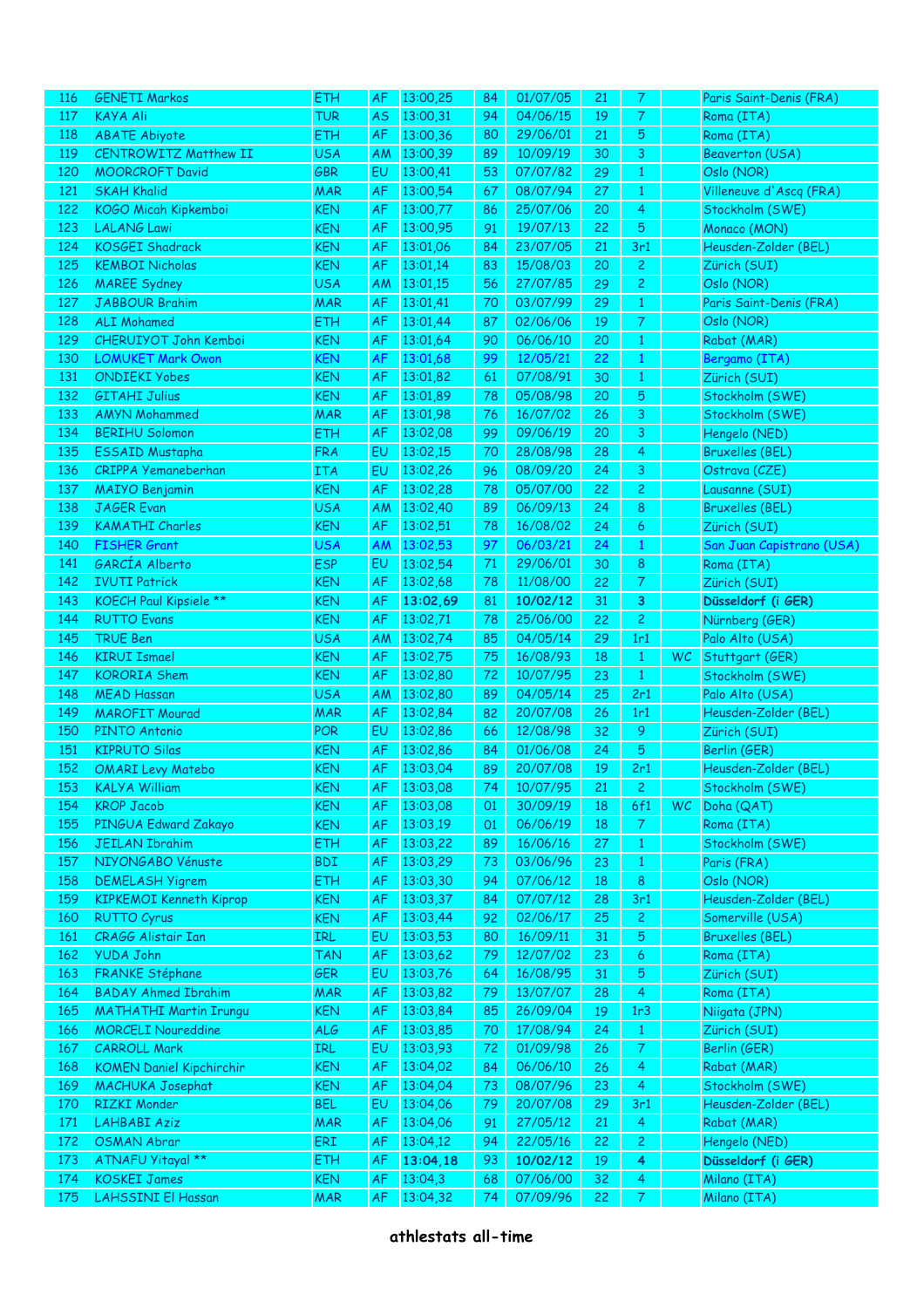| 176 | CHELANGA Samuel **               | <b>KEN</b> | <b>AF</b> | 13:04,35 | 85 | 16/01/14 | 29 | $\overline{c}$ |           | Boston (i USA)            |
|-----|----------------------------------|------------|-----------|----------|----|----------|----|----------------|-----------|---------------------------|
| 177 | <b>KOECH Stephen</b>             | <b>KEN</b> | AF        | 13:04,43 | 76 | 23/07/05 | 29 | 5r1            |           | Heusden-Zolder (BEL)      |
| 178 | <b>CHESEREK Edward</b>           | <b>KEN</b> | <b>AF</b> | 13:04,44 | 94 | 20/07/19 | 25 | 1f1            |           | Heusden-Zolder (BEL)      |
| 179 | <b>EL-WARDI Mohamed Saïd</b>     | <b>MAR</b> | AF        | 13:04,46 | 72 | 25/06/00 | 28 | 3              |           | Nürnberg (GER)            |
| 180 | <b>YATOR Vincent Kipsegechi</b>  | <b>KEN</b> | AF        | 13:04,50 | 89 | 19/08/10 | 21 | 8              |           | Zürich (SUI)              |
| 181 | <b>MEDHIN Teklemariam</b>        | ERI        | AF        | 13:04,55 | 89 | 10/06/10 | 21 | $\mathcal{T}$  |           | Roma (ITA)                |
| 182 | <b>BIRGEN Bethwell Kiprotich</b> | <b>KEN</b> | AF        | 13:04,66 | 88 | 22/05/16 | 28 | 3              |           | Hengelo (NED)             |
| 183 | <b>CHENONGE Hillary</b>          | <b>KEN</b> | AF        | 13:04,70 | 85 | 23/07/05 | 20 | 6r1            |           | Heusden-Zolder (BEL)      |
| 184 | ESPAÑA Jesús                     | <b>ESP</b> | EU        | 13:04,73 | 78 | 22/07/11 | 33 | 9              |           | Monaco (MON)              |
| 185 | <b>GELANT Elroy</b>              | <b>RSA</b> | AF        | 13:04,88 | 86 | 22/05/16 | 30 | 4              |           | Hengelo (NED)             |
| 186 | <b>ABDI Bashir</b>               | <b>BEL</b> | EU        | 13:04,91 | 89 | 31/08/18 | 29 | 11             |           | <b>Bruxelles (BEL)</b>    |
| 187 | <b>AYALEW Aweke</b>              | <b>BRN</b> | <b>AS</b> | 13:05,00 | 93 | 09/06/13 | 20 | $\overline{c}$ |           | Rabat (MAR)               |
| 188 | NDIWA Mangata Kimai              | <b>KEN</b> | AF        | 13:05,02 | 87 | 01/06/09 | 22 | 6              |           | Hengelo (NED)             |
| 189 | <b>MURIGI James Mwangi</b>       | <b>KEN</b> | AF        | 13:05,05 | 86 | 03/06/05 | 19 | $\mathbf{1}$   |           | Tokyo (JPN)               |
| 190 | <b>SCOTT Marc</b>                | <b>GBR</b> | EU        | 13:05,13 | 93 | 06/03/21 | 28 |                |           | San Juan Capistrano (USA) |
|     |                                  | <b>KEN</b> |           |          |    |          |    | $\overline{c}$ |           |                           |
| 191 | <b>CHELIMO Richard</b>           |            | AF        | 13:05,14 | 72 | 04/08/93 | 21 | 3              |           | Zürich (SUI)              |
| 192 | <b>MBURU Stanley Waithaka</b>    | <b>KEN</b> | AF        | 13:05,21 | 00 | 20/07/19 | 19 | 2f1            |           | Heusden-Zolder (BEL)      |
| 193 | <b>McSWEYN Stewart</b>           | <b>AUS</b> | OC        | 13:05,23 | 95 | 31/08/18 | 23 | 12             |           | <b>Bruxelles (BEL)</b>    |
| 194 | NDAMBIRI Josephat Muchiri        | <b>KEN</b> | AF        | 13:05,33 | 85 | 03/06/05 | 20 | $\mathbf{2}$   |           | Tokyo (JPN)               |
| 195 | <b>BAYISSA Fita</b>              | <b>ETH</b> | AF        | 13:05,40 | 72 | 16/08/93 | 21 | 3              | <b>WC</b> | Stuttgart (GER)           |
| 196 | <b>KOSGEI Paul Malakwen</b>      | <b>KEN</b> | <b>AF</b> | 13:05,44 | 78 | 28/07/00 | 22 | $12\,$         |           | Oslo (NOR)                |
| 197 | <b>ANTIBO Salvatore</b>          | <b>ITA</b> | EU        | 13:05,59 | 62 | 18/07/90 | 28 | $\mathbf{1}$   |           | Bologna (ITA)             |
| 198 | <b>BOR Emmanuel **</b>           | <b>USA</b> | <b>AM</b> | 13:05,60 | 88 | 04/03/21 | 33 | $\mathbf{1}$   |           | Virginia Beach (i USA)    |
| 199 | <b>FIFA Illias</b>               | <b>MAR</b> | AF        | 13:05,61 | 89 | 04/06/15 | 26 | 9              |           | Roma (ITA)                |
| 200 | <b>HAJI Yasin</b>                | ETH        | AF        | 13:05,62 | 96 | 08/06/21 | 25 | 6              |           | Hengelo (NED)             |
| 201 | <b>HILL Ryan</b>                 | <b>USA</b> | <b>AM</b> | 13:05,69 | 90 | 11/09/15 | 25 | 8              |           | <b>Bruxelles (BEL)</b>    |
| 202 | <b>KIPROP Francis</b>            | <b>KEN</b> | <b>AF</b> | 13:05,81 | 82 | 16/07/02 | 20 | 5              |           | Stockholm (SWE)           |
| 203 | JENKINS Eric **                  | <b>USA</b> | <b>AM</b> | 13:05,85 | 91 | 26/02/17 | 24 | 2r1            |           | Boston (i USA)            |
| 204 | <b>ARIKAN Polat Kemboi</b>       | <b>TUR</b> | <b>AS</b> | 13:05,98 | 90 | 16/09/11 | 21 | $\mathcal{T}$  |           | <b>Bruxelles (BEL)</b>    |
| 205 | <b>BETT David Kiprotich</b>      | <b>KEN</b> | AF        | 13:06,06 | 92 | 19/08/10 | 18 | 10             |           | Zürich (SUI)              |
| 206 | <b>KIPTOO Julius</b>             | <b>KEN</b> | AF        | 13:06,12 | 77 | 05/06/97 | 20 | 5              |           | Roma (ITA)                |
| 207 | <b>EL-AMRI Khalid</b>            | <b>MAR</b> | AF        | 13:06,13 | 77 | 25/07/06 | 29 | 9              |           | Stockholm (SWE)           |
| 208 | <b>SIGEI William</b>             | <b>KEN</b> | AF        | 13:06,15 | 69 | 21/07/95 | 26 | $\overline{c}$ |           | Oslo (NOR)                |
| 209 | <b>RONO Henry</b>                | <b>KEN</b> | <b>AF</b> | 13:06,20 | 52 | 13/09/81 | 29 | $\mathbf{1}$   |           | Knarvik (NOR)             |
| 210 | <b>BUTCHART Andrew</b>           | GBR        | EU        | 13:06,21 | 91 | 20/07/19 | 28 | 5              |           | London (GBR)              |
| 211 | <b>KIBIWOTT Boniface</b>         | <b>KEN</b> | AF        | 13:06,26 | 93 | 29/06/21 | 28 | 3              |           | Luzern (SUI)              |
| 212 | <b>BAKKEN Marius</b>             | <b>NOR</b> | EU        | 13:06,39 | 78 | 02/07/04 | 26 | 11             |           | Roma (ITA)                |
| 213 | <b>ZEWDIE Maregu</b>             | ETH        | AF        | 13:06,39 | 82 | 02/07/04 | 22 | $10\,$         |           | Roma (ITA)                |
| 214 | McGORTY Sean                     | <b>USA</b> | <b>AM</b> | 13:06,45 | 95 | 06/03/21 | 26 | 3              |           | San Juan Capistrano (USA) |
| 215 | <b>WARGA Sahle</b>               | <b>ETH</b> | AF        | 13:06,51 | 84 | 14/09/07 | 23 | 9              |           | <b>Bruxelles (BEL)</b>    |
|     |                                  |            |           |          |    |          |    |                |           |                           |
| 216 | <b>BIKILA Demma Daba</b>         | <b>ETH</b> | AF        | 13:06,52 | 88 | 21/07/07 | 19 | 1r1            |           | Brasschaat (BEL)          |
| 217 | <b>KLECKER Joe</b>               | <b>USA</b> | <b>AM</b> | 13:06,67 | 96 | 06/03/21 | 25 | $\overline{4}$ |           | San Juan Capistrano (USA) |
| 218 | <b>KIPNGETICH Robert Sigei</b>   | <b>KEN</b> | AF        | 13:06,71 | 82 | 13/07/07 | 25 | 6              |           | Roma (ITA)                |
| 219 | <b>SHUGI Bilisuma</b>            | <b>BRN</b> | <b>AS</b> | 13:06,73 | 89 | 23/07/11 | 22 | 3              |           | Río de Janeiro (BRA)      |
| 220 | <b>PANETTA Francesco</b>         | <b>ITA</b> | EU        | 13:06,76 | 63 | 04/08/93 | 30 | 6              |           | Zürich (SUI)              |
| 221 | <b>CHELIMO Oscar</b>             | <b>UGA</b> | <b>AF</b> | 13:06,79 | 01 | 12/05/21 | 20 | 3              |           | Bergamo (ITA)             |
| 222 | <b>SALEM Gamal Belal *</b>       | QAT        | <b>AS</b> | 13:06,81 | 78 | 22/07/06 | 28 | 3r1            |           | Heusden-Zolder (BEL)      |
| 223 | EL-IDRISSI Abdelaziz Ennaji      | <b>MAR</b> | AF        | 13:06,81 | 86 | 20/07/08 | 22 | 8r1            |           | Heusden-Zolder (BEL)      |
| 224 | REGASA Chala                     | <b>ETH</b> | AF        | 13:06,98 | 97 | 21/07/18 | 21 | 1f1            |           | Heusden-Zolder (BEL)      |
| 225 | <b>GACHARA Daniel</b>            | <b>KEN</b> | AF        | 13:07,27 | 72 | 13/06/98 | 26 | 3              |           | Helsinki (FIN)            |
| 226 | <b>BULTI Wodajo</b>              | <b>ETH</b> | <b>AF</b> | 13:07,29 | 57 | 16/09/82 | 25 | $\mathbf{1}$   |           | Rieti (ITA)               |
| 227 | <b>MOLINA Enrique</b>            | <b>ESP</b> | EU        | 13:07,34 | 68 | 07/07/97 | 29 | $\mathcal{T}$  |           | Stockholm (SWE)           |
| 228 | <b>KIPRUTO Rhonex</b>            | <b>KEN</b> | <b>AF</b> | 13:07,40 | 99 | 20/07/19 | 20 | 6              |           | London (GBR)              |
| 229 | <b>KIGEN Moses</b>               | <b>KEN</b> | AF        | 13:07,47 | 73 | 18/08/06 | 33 | 5              |           | Zürich (SUI)              |
| 230 | <b>RYFFEL Markus</b>             | SUI        | EU        | 13:07,54 | 55 | 11/08/84 | 29 | $\mathbf{2}$   |           | Los Angeles (USA)         |
| 231 | <b>KIPLANGAT Davis</b>           | <b>KEN</b> | <b>AF</b> | 13:07,55 | 98 | 09/06/19 | 21 | $\overline{4}$ |           | Hengelo (NED)             |
| 232 | <b>CHEMOIYWO Simon</b>           | <b>KEN</b> | AF        | 13:07,57 | 68 | 02/08/94 | 26 | $\mathbf{1}$   |           | Monaco (MON)              |
| 233 | ZAMAN Sultan Khamis *            | QAT        | <b>AS</b> | 13:07,57 | 85 | 20/07/08 | 23 | 9r1            |           | Heusden-Zolder (BEL)      |
| 234 | RIOS José                        | <b>ESP</b> | EU        | 13:07,59 | 74 | 01/08/00 | 26 | $\sqrt{5}$     |           | Stockholm (SWE)           |
| 235 | <b>KIFLE Aron</b>                | ERI        | AF        | 13:07,59 | 98 | 05/07/18 | 20 | 8              |           | Lausanne (SUI)            |
|     |                                  |            |           |          |    |          |    |                |           |                           |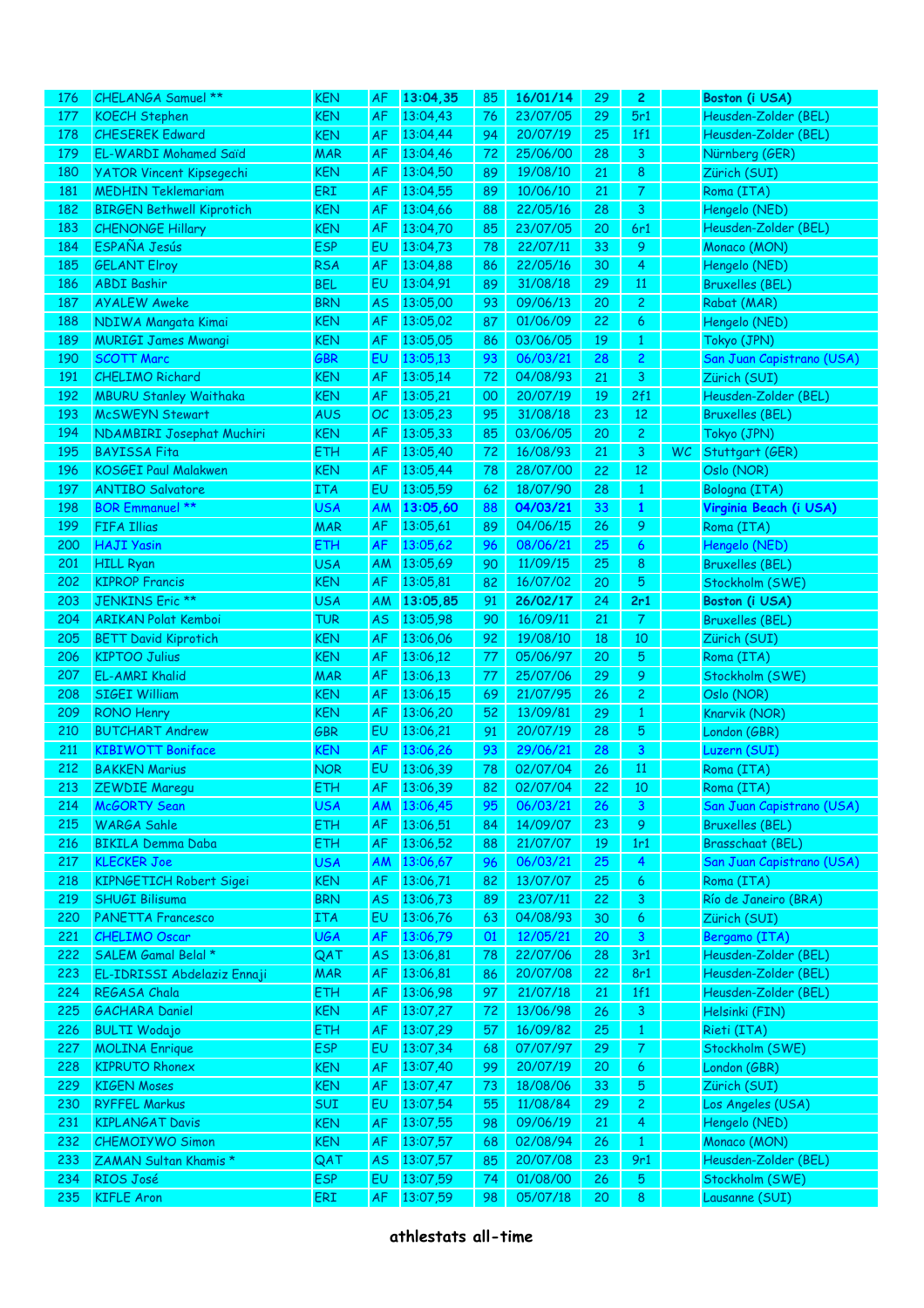| 236 | <b>LEITAO António</b>           | <b>POR</b> | <b>EU</b> | 13:07,70    | 60 | 16/09/82 | 22 | 2               |    | Rieti (ITA)             |
|-----|---------------------------------|------------|-----------|-------------|----|----------|----|-----------------|----|-------------------------|
| 237 | <b>ALEMU Dagne</b>              | <b>ETH</b> | AF        | 13:07,73    | 80 | 25/06/00 | 20 | 6               |    | Nürnberg (GER)          |
| 238 | <b>MEKONNEN Deresse</b>         | <b>ETH</b> | AF        | 13:07,75    | 87 | 25/06/09 | 22 | 2               |    | Milano (ITA)            |
| 239 | <b>BARRIOS Arturo</b>           | <b>MEX</b> | AM        | 13:07,79    | 63 | 14/07/89 | 26 | $\mathbf{1}$    |    | London (GBR)            |
| 240 | LONYANGATA Paul Kipchumba       | <b>KEN</b> | AF        | 13:08,01    | 92 | 22/07/11 | 19 | 3               |    | Barcelona (ESP)         |
| 241 | <b>RASHED Essa Ismail</b>       | QAT        | AS        | 13:08,02    | 86 | 20/07/08 | 22 | 10r1            |    | Heusden-Zolder (BEL)    |
| 242 | <b>BELAOUT Aïssa</b>            | ALG        | AF        | 13:08,03    | 68 | 02/07/93 | 25 | $\mathbf{2}$    |    | Villeneuve d'Ascq (FRA) |
| 243 | <b>DERRICK Chris</b>            | <b>USA</b> | AM        | 13:08,04    | 90 | 06/09/13 | 23 | 11              |    | <b>Bruxelles (BEL)</b>  |
| 244 | <b>SALEL Daniel Lemashon</b>    | <b>KEN</b> | AF        | 13:08,23    | 90 | 04/06/10 | 20 | 13              |    | Oslo (NOR)              |
| 245 | <b>KIPCHIRCHIR Shadrack **</b>  | <b>USA</b> | AM        | 13:08,25    | 89 | 28/02/20 | 31 | 1f1             |    | Boston (i USA)          |
| 246 | <b>JIMÉNEZ Anacleto</b>         | <b>ESP</b> | EU        | 13:08,30    | 67 | 05/06/97 | 30 | $8\phantom{1}$  |    | Roma (ITA)              |
|     |                                 | <b>KEN</b> |           |             |    | 07/06/12 |    |                 |    |                         |
| 247 | <b>BETT Emmanuel Kipkemei</b>   |            | AF        | 13:08,35    | 85 |          | 27 | 11              |    | Oslo (NOR)              |
| 248 | OSAKO Suguru                    | <b>JPN</b> | AS        | 13:08,40    | 91 | 18/07/15 | 24 | 6r1             |    | Heusden-Zolder (BEL)    |
| 249 | <b>PANCORBO Manuel</b>          | <b>ESP</b> | EU        | 13:08,44    | 66 | 14/07/98 | 32 | 10              |    | Roma (ITA)              |
| 250 | <b>ISSANGAR Mohamed</b>         | <b>MAR</b> | AF        | 13:08,51    | 64 | 20/07/90 | 26 | $\mathbf{1}$    |    | London (GBR)            |
| 251 | <b>MAMEDE Fernando</b>          | <b>POR</b> | EU        | 13:08,54    | 51 | 17/09/83 | 32 | $\mathbf{1}$    |    | Tokyo (JPN)             |
| 252 | <b>KIPSANG Emmanuel Kiprono</b> | <b>KEN</b> | AF        | 13:08,55    | 91 | 11/09/15 | 24 | 11              |    | <b>Bruxelles (BEL)</b>  |
| 253 | <b>KANDIE Kibet</b>             | <b>KEN</b> | AF        | 13:08,58    | 96 | 03/10/21 | 25 | <b>1f20</b>     |    | Yokohama (JPN)          |
| 254 | <b>KORIO Alex Oloitiptip</b>    | <b>KEN</b> | AF        | 13:08,59    | 90 | 07/06/12 | 22 | $\mathbf{1}$    |    | Huelva (ESP)            |
| 255 | <b>LEGESSE Berhanu</b>          | <b>ETH</b> | AF        | 13:08,88    | 94 | 18/05/14 | 20 | 6               |    | Shanghai (CHN)          |
| 256 | <b>SUGUT Henry Kemo</b>         | <b>KEN</b> | AF        | 13:08,90    | 85 | 31/05/04 | 19 | 4               |    | Hengelo (NED)           |
| 257 | <b>AREGAWI Berihu</b>           | <b>ETH</b> | AF        | 13:08,91    | 01 | 03/10/20 | 19 | $\mathbf{2}$    |    | Nairobi (KEN)           |
| 258 | <b>GRESSIER Jimmy</b>           | <b>FRA</b> | EU        | 13:08,99    | 97 | 03/06/21 | 24 | $\mathbf{1}$    |    | Huelva (ESP)            |
| 259 | <b>IBRAHIMOV Hayle</b>          | <b>AZE</b> | AS        | 13:09,17    | 90 | 28/08/14 | 24 | $\sqrt{5}$      |    | Zürich (SUI)            |
| 260 | NGATHO Zakayo                   | <b>KEN</b> | AF        | 13:09,31    | 78 | 30/09/01 | 23 | 1r <sub>2</sub> |    | Kanazawa (JPN)          |
| 261 | <b>KIPLIMO Joseph Kitur</b>     | <b>KEN</b> | AF        | 13:09,34    | 88 | 23/05/09 | 21 | $\mathbf{2}$    |    | Rabat (MAR)             |
| 262 | <b>KOECH Peter</b>              | <b>KEN</b> | AF        | 13:09,50    | 58 | 06/07/82 | 24 | $\overline{c}$  |    | Stockholm (SWE)         |
| 263 | <b>BIRMINGHAM Collis</b>        | <b>AUS</b> | OC        | 13:09,57    | 84 | 13/07/12 | 28 | $\mathbf{2}$    |    | London (GBR)            |
| 264 | <b>KORIR John Cheruiyot</b>     | <b>KEN</b> | AF        | 13:09,58    | 81 | 11/08/00 | 19 | $11\,$          |    | Zürich (SUI)            |
| 265 | <b>BOUJATTAOUI Chakir *</b>     | <b>MAR</b> | AF        | 13:09,62    | 83 | 10/07/09 | 26 | $8\phantom{1}$  |    |                         |
|     |                                 |            |           |             |    |          |    |                 |    | Roma (ITA)              |
| 266 | <b>VICIOSA Isaac</b>            | <b>ESP</b> | EU        | 13:09,63    | 69 | 14/07/98 | 29 | 12              |    | Roma (ITA)              |
| 267 | <b>KINUTHIA Ibrahim</b>         | <b>KEN</b> | AF        | 13:09,76    | 63 | 17/07/91 | 28 | $\mathbf{1}$    |    | Roma (ITA)              |
| 268 | <b>HAMER Ian</b>                | GBR        | EU        | 13:09,80    | 65 | 09/06/92 | 27 | $\mathbf{1}$    |    | Roma (ITA)              |
| 269 | <b>BARRIOS Juan Luis</b>        | <b>MEX</b> | AM        | 13:09,81    | 83 | 11/06/11 | 28 | $\sqrt{5}$      |    | New York (USA)          |
| 270 | de la OSSA Juan Carlos          | <b>ESP</b> | EU        | 13:09,84    | 76 | 20/06/06 | 30 | 6               |    | Huelva (ESP)            |
| 271 | <b>MACHARINYANG Hosea Mwok</b>  | <b>KEN</b> | AF        | 13:09,85    | 86 | 29/05/07 | 21 | $\overline{c}$  |    | Beograd (SRB)           |
| 272 | <b>KORIR Shadrack Kibet</b>     | <b>KEN</b> | AF        | 13:09,92    | 78 | 29/07/05 | 27 | 4               |    | Oslo (NOR)              |
| 273 | KIPYEGO Bernard Kiprop          | <b>KEN</b> |           | AF 13:09,96 | 86 | 29/07/05 | 19 | $5\phantom{.}$  |    | Oslo (NOR)              |
| 274 | <b>HOARE Oliver **</b>          | <b>AUS</b> | ОC        | 13:09,96    | 97 | 04/12/21 | 24 | 3               |    | Boston (i USA)          |
| 275 | <b>GOUCHER Adam</b>             | <b>USA</b> | AM        | 13:10,00    | 75 | 22/07/06 | 31 | 8r1             |    | Heusden-Zolder (BEL)    |
| 276 | COVA Alberto                    | <b>ITA</b> | EU        | 13:10,06    | 58 | 27/07/85 | 27 | 3               |    | Oslo (NOR)              |
| 277 | <b>ST. LAWRENCE Ben</b>         | <b>AUS</b> | OC        | 13:10,08    | 81 | 03/03/11 | 30 | $\mathbf{2}$    |    | Melbourne (AUS)         |
| 278 | <b>GRIJALVA Luis</b>            | <b>GUA</b> | AM        | 13:10,09    | 99 | 06/08/21 | 22 | 12              | OG | Tokyo (JPN)             |
| 279 | <b>WOLDE Dawit</b>              | ETH        | AF        | 13:10,13    | 91 | 22/07/17 | 26 | 2r1             |    | Heusden-Zolder (BEL)    |
| 280 | <b>BUCKNER Jack</b>             | GBR        | EU        | 13:10,15    | 61 | 31/08/86 | 25 | $\mathbf{1}$    |    | Stuttgart (GER)         |
| 281 | AGGOUNE Khoudir                 | <b>ALG</b> | AF        | 13:10,16    | 81 | 20/06/06 | 25 | $\mathcal{T}$   |    | Huelva (ESP)            |
| 282 | <b>BLINCOE Adrian</b>           | <b>NZL</b> | OC        | 13:10,19    | 79 | 20/07/08 | 29 | 11r1            |    | Heusden-Zolder (BEL)    |
| 283 | <b>DENMARK Robert</b>           | GBR        | EU        | 13:10,24    | 68 | 09/06/92 | 24 | 3               |    | Roma (ITA)              |
| 284 | <b>KIMANI David</b>             | <b>KEN</b> | AF        | 13:10,29    | 78 | 14/07/01 | 23 | 2r1             |    | Heusden-Zolder (BEL)    |
| 285 | <b>KUNZE Hansjörg</b>           | GER        | EU        | 13:10,40    | 59 | 09/09/81 | 22 | $\mathbf{1}$    |    | Rieti (ITA)             |
| 286 | <b>KIPLIMO Abraham</b>          | <b>UGA</b> | AF        | 13:10,40    | 89 | 22/07/11 | 22 | $\overline{4}$  |    | Barcelona (ESP)         |
|     |                                 |            |           | 13:10,40    |    |          |    |                 |    |                         |
| 287 | <b>FIKADU Dawit</b>             | <b>BRN</b> | AS        |             | 95 | 05/07/19 | 24 | 12              |    | Lausanne (SUI)          |
| 288 | <b>BOUTAYEB M Brahim</b>        | <b>MAR</b> | AF        | 13:10,44    | 67 | 17/07/91 | 24 | 3               |    | Roma (ITA)              |
| 289 | <b>FARRELL Thomas</b>           | GBR        | EU        | 13:10,48    | 91 | 18/07/15 | 24 | 7r1             |    | Heusden-Zolder (BEL)    |
| 290 | <b>ELBAKKALI Soufiane</b>       | <b>MAR</b> | AF        | 13:10,60    | 96 | 18/02/17 | 21 | $\mathbf{3}$    |    | Birmingham (i GBR)      |
| 291 | NDIKU Jonathan Muia             | <b>KEN</b> | AF        | 13:10,64    | 91 | 20/09/20 | 29 | 1f4             |    | Kumagaya (JPN)          |
| 292 | <b>BITOK Ezequiel</b>           | <b>KEN</b> | AF        | 13:10,66    | 66 | 09/06/93 | 27 | $\mathbf{1}$    |    | Roma (ITA)              |
| 293 | <b>HIRT Hassan</b>              | <b>FRA</b> | EU        | 13:10,68    | 80 | 06/07/12 | 32 | 14              |    | Paris Saint-Denis (FRA) |
| 294 | <b>KIPYEKO Phillip</b>          | <b>UGA</b> | AF        | 13:10,69    | 95 | 18/07/15 | 20 | 8r1             |    | Heusden-Zolder (BEL)    |
| 295 | <b>MUNYI Simon Maina</b>        | <b>KEN</b> | AF        | 13:10,71    | 78 | 31/05/98 | 20 | 3               |    | Eugene (USA)            |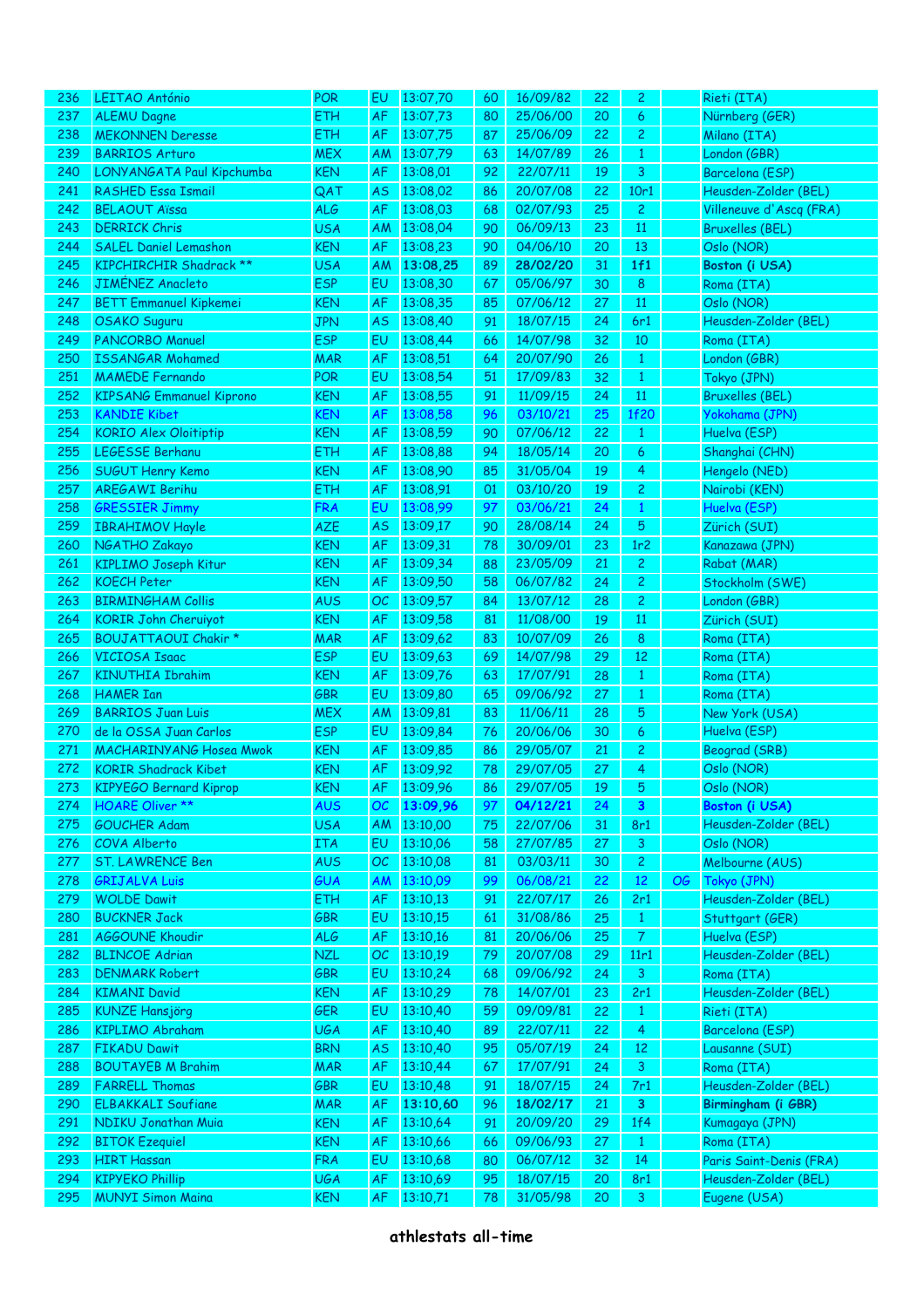| 296        | <b>ABDALLAH Ali</b>                                | ERI                      | <b>AF</b> | 13:10,71             | 82       | 20/06/06             | 24              | 8                     |    | Huelva (ESP)                        |
|------------|----------------------------------------------------|--------------------------|-----------|----------------------|----------|----------------------|-----------------|-----------------------|----|-------------------------------------|
| 297        | <b>RAMZI Rashid</b>                                | <b>BRN</b>               | <b>AS</b> | 13:10,72             | 80       | 13/07/08             | 28              | $\mathbf{1}$          |    | Tanger (MAR)                        |
| 298        | <b>JIFAR Habte</b>                                 | <b>ETH</b>               | <b>AF</b> | 13:10,74             | 76       | 01/08/98             | 22              | $\overline{c}$        |    | Hechtel (BEL)                       |
| 299        | <b>LEBID Sergiy</b>                                | <b>UKR</b>               | EU        | 13:10,78             | 75       | 06/09/02             | 27              | 3                     |    | Berlin (GER)                        |
| 300        | KANGOGO Cornelius Kipruto                          | <b>KEN</b>               | AF        | 13:10,80             | 93       | 03/06/16             | 23              | $\mathbf{1}$          |    | Huelva (ESP)                        |
| 301        | <b>KIMANI Bernard Kitavi</b>                       | <b>KEN</b>               | <b>AF</b> | 13:10,83             | 93       | 18/07/15             | 22              | 9r1                   |    | Heusden-Zolder (BEL)                |
| 302        | <b>WEBB Alan</b>                                   | <b>USA</b>               | <b>AM</b> | 13:10,86             | 83       | 04/09/05             | 22              | 8                     |    | Berlin (GER)                        |
| 303        | <b>KOECH Jonah</b>                                 | <b>KEN</b>               | <b>AF</b> | 13:10,88             | 68       | 09/06/92             | 24              | 6                     |    | Roma (ITA)                          |
| 304        | <b>KISSA Stephen</b>                               | <b>UGA</b>               | AF        | 13:10,93             | 95       | 05/07/18             | 23              | 9                     |    | Lausanne (SUI)                      |
| 305        | <b>RINGER Richard</b>                              | <b>GER</b>               | EU        | 13:10,94             | 89       | 18/07/15             | 26              | 10r1                  |    | Heusden-Zolder (BEL)                |
| 306        | <b>HAY Hugo</b>                                    | <b>FRA</b>               | EU        | 13:10,95             | 97       | 02/06/21             | 24              | 1f1                   |    | Göteborg (SWE)                      |
| 307        | <b>ROUSSEAU Vincent</b>                            | <b>BEL</b>               | EU        | 13:10,99             | 62       | 10/07/93             | 31              | 3                     |    | Oslo (NOR)                          |
| 308        | <b>EL-HIMER Driss</b>                              | <b>FRA</b>               | EU        | 13:10,99             | 74       | 25/08/00             | 26              | $\overline{7}$        |    | <b>Bruxelles (BEL)</b>              |
| 309        | <b>ALVES Francisco Javier</b>                      | <b>ESP</b>               | EU        | 13:11,01             | 80       | 28/07/06             | 26              | 8                     |    | London (GBR)                        |
| 310        | <b>AYELE Abayneh</b>                               | <b>ETH</b>               | AF        | 13:11,01             | 87       | 07/06/11             | 24              | $\mathbf{1}$          |    | Montreuil-sous-Bois (FRA)           |
| 311        | <b>KIPROP Emmanuel</b>                             | <b>KEN</b>               | AF        | 13:11,02             | 99       | 02/06/21             | 22              | 2f1                   |    | Göteborg (SWE)                      |
| 312        | <b>CHEPKOK Bernard</b>                             | <b>KEN</b>               | AF        | 13:11,07             | 84       | 31/05/04             | 20              | 8                     |    | Hengelo (NED)                       |
| 313        | <b>BUSIENEI Wilson Kipkemei</b>                    | <b>UGA</b>               | AF        | 13:11,08             | 81       | 25/07/06             | 25              | 11                    |    | Stockholm (SWE)                     |
| 314        | <b>KIBET Michael</b>                               | <b>KEN</b>               | AF        | 13:11,08             | 99       | 27/08/19             | 20              | $\mathbf{1}$          |    | Rovereto (ITA)                      |
| 315        | <b>KIBET Benard</b>                                | <b>KEN</b>               | AF        | 13:11,10             | 99       | 20/09/20             | 21              | 2f4                   |    | Kumagaya (JPN)                      |
| 316        | <b>MARTINEZ José Manuel</b>                        | <b>ESP</b>               | EU        | 13:11,13             | 71       | 20/06/06             | 35              | 9                     |    | Huelva (ESP)                        |
| 317        | TAHRI Bouabdellah **                               | <b>FRA</b>               | EU        | 13:11,13             | 78       | 14/02/10             | 32              | $\mathbf{1}$          |    | Metz (i FRA)                        |
| 318        | NGUGI John                                         | <b>KEN</b>               | AF        | 13:11,14             | 62       | 10/08/90             | 28              | $\overline{c}$        |    | <b>Bruxelles (BEL)</b>              |
| 319        | <b>AMDOUNI Morhad **</b>                           | <b>FRA</b>               | EU        | 13:11,18             | 88       | 18/02/17             | 29              | 4                     |    | Birmingham (i GBR)                  |
| 320        | <b>SELMOUNI Anis</b>                               | <b>MAR</b>               | AF        | 13:11,24             | 79       | 14/06/08             | 29              | $\mathbf{2}$          |    | Rabat (MAR)                         |
| 321        | NTAWULIKURA Mathias                                | <b>RWA</b>               | AF        | 13:11,29             | 64       | 09/06/92             | 28              | $\mathcal{T}$         |    | Roma (ITA)                          |
| 322        | KOSGEI Joseph                                      | <b>KEN</b>               | AF        | 13:11,32             | 74       | 26/06/04             | 30              | 3                     |    | Villeneuve d'Ascq (FRA)             |
| 323        | <b>ADMASSU Yibeltal</b>                            | <b>ETH</b>               | AF        | 13:11,34             | 80       | 02/06/04             | 24              | $\overline{c}$        |    | Milano (ITA)                        |
| 324        | <b>ABSHERO Ayele</b>                               | <b>ETH</b>               | AF        | 13:11,38             | 90       | 01/06/09             | 19              | 10                    |    | Hengelo (NED)                       |
| 325        | KORIR Japhet Kipyegon **                           | <b>KEN</b>               | AF        | 13:11,44             | 93       | 10/02/12             | 19              | 6                     |    | Düsseldorf (i GER)                  |
| 326        | <b>MOKOKA Stephen</b>                              | <b>RSA</b>               | <b>AF</b> | 13:11,44             | 85       | 18/04/15             | 30              | $\mathbf{1}$          |    | Stellenbosch (RSA)                  |
| 327        | <b>HUTCHINGS Tim</b>                               | GBR                      | EU        | 13:11,50             | 58       | 11/08/84             | 26              | 4                     | OG | Los Angeles (USA)                   |
| 328        | <b>CASTILLEJO Carles</b>                           | <b>ESP</b>               | EU        | 13:11,50             | 78       | 10/06/09             | 31              | 4                     |    | Huelva (ESP)                        |
| 329        | <b>VERNON Andrew</b>                               | GBR                      | EU        | 13:11,50             | 86       | 04/05/14             | 28              | 6r1                   |    | Palo Alto (USA)                     |
|            |                                                    |                          |           |                      | 81       |                      |                 |                       |    |                                     |
|            |                                                    |                          |           |                      |          |                      |                 |                       |    |                                     |
| 330        | THOMPSON Christopher                               | GBR                      | EU        | 13:11,51             |          | 10/07/10             | 29              | 11                    |    | Gateshead (GBR)                     |
| 331        | <b>KIPTANUI Eric</b>                               | <b>KEN</b>               | AF        | 13:11,51             | 90       | 27/08/19             | 29              | $\mathbf{2}$          |    | Rovereto (ITA)                      |
| 332        | <b>MEI Stephano</b>                                | <b>ITA</b>               | EU        | 13:11,57             | 63       | 31/08/86             | 23              | $\overline{c}$        |    | Stuttgart (GER)                     |
| 333        | ALJOUD Abdullah Abdulaziz                          | <b>KSA</b>               | <b>AS</b> | 13:11,61             | 75       | 27/05/12             | 37 <sup>°</sup> | $\hat{\mathbf{z}}$    |    | Rabat (MAR)                         |
| 334        | <b>ALHAMDAH Hussain Jamaan</b>                     | <b>KSA</b>               | AS        | 13:11,64             | 83       | 23/05/09             | 26              | 3                     |    | Rabat (MAR)                         |
| 335        | <b>MASHELE Lesiba</b>                              | <b>RSA</b>               | AF        | 13:11,65             | 90       | 29/06/21             | 31              | $\mathbf{1}$          |    | Durban (RSA)                        |
| 336        | <b>BOUTAYEB Hammou</b>                             | <b>MAR</b>               | AF        | 13:11,69             | 56       | 02/07/90             | 34              | $\mathbf{2}$          |    | Stockholm (SWE)                     |
| 337        | <b>SEFIR Dino</b>                                  | <b>ETH</b>               | AF        | 13:11,69             | 88       | 12/06/08             | 20              | $12\,$                |    | Ostrava (CZE)                       |
| 338        | <b>MASAI Samwel</b>                                | <b>KEN</b>               | <b>AF</b> | 13:11,72             | 01       | 10/12/21             | 20              | $\mathbf{1}$          |    | Kyoto (JPN)                         |
| 339        | <b>INGEBRIGTSEN Filip</b>                          | <b>NOR</b>               | EU        | 13:11,75             | 93       | 06/06/19             | 26              | 14                    |    | Roma (ITA)                          |
| 340        | OSORO Ondoro                                       | <b>KEN</b>               | <b>AF</b> | 13:11,77             | 67       | 17/07/91             | 24              | $\overline{5}$        |    | Roma (ITA)                          |
| 341        | <b>KEFLEZIGHI Mebrahtom</b>                        | <b>USA</b>               | <b>AM</b> | 13:11,77             | 75       | 05/08/00             | 25              | $\mathbf{2}$          |    | Heusden-Zolder (BEL)                |
| 342        | <b>BROE Tim</b>                                    | <b>USA</b>               | AM        | 13:11,77             | 77       | 29/07/05             | 28              | 6                     |    | Oslo (NOR)                          |
| 343        | <b>GHAZI Salah</b>                                 | <b>MAR</b>               | AF        | 13:11,80             | 75       | 26/06/04             | 29              | 4                     |    | Villeneuve d'Ascq (FRA)             |
| 344        | NGATUNY Gideon Lekumok                             | <b>KEN</b>               | AF        | 13:11,81             | 86       | 22/06/08             | 22              | 1r <sub>21</sub>      |    | Yokohama (JPN)                      |
| 345        | <b>KILEL David</b>                                 | <b>KEN</b>               | AF        | 13:11,83             | 84       | 02/06/04             | 20              | 3                     |    | Milano (ITA)                        |
| 346        | <b>TADASSE Kidane</b>                              | ERI                      | AF        | 13:11,85             | 87       | 09/06/10             | 23              | $\mathbf{2}$          |    | Huelva (ESP)                        |
| 347        | <b>KIBET James</b>                                 | <b>KEN</b>               | AF        | 13:11,88             | 88       | 27/08/17             | 29              | 3                     |    | Berlin (GER)                        |
| 348        | <b>KORORIA Kibiego</b>                             | <b>KEN</b>               | AF        | 13:11,89             | 71       | 09/06/93             | 22              | 3                     |    | Roma (ITA)                          |
| 349        | <b>SALAZAR Alberto</b>                             | <b>USA</b>               | <b>AM</b> | 13:11,93             | 58       | 06/07/82             | 24              | 3                     |    | Stockholm (SWE)                     |
| 350        | <b>FAMIGLIETTI Anthony</b>                         | <b>USA</b>               | AM        | 13:11,93             | 78       | 13/04/07             | 29              | 2r3                   |    | Walnut (USA)                        |
| 351        | <b>NIKITIN Vladimir</b>                            | <b>RUS</b>               | EU        | 13:11,95             | 92       | 24/07/21             | 29              | $\mathbf{1}$          |    | Dolgoprudny (RUS)                   |
| 352        | <b>BURAAS Sindre</b>                               | <b>NOR</b>               | EU        | 13:11,96             | 89       | 18/07/15             | 26              | 11r1                  |    | Heusden-Zolder (BEL)                |
| 353        | <b>ZOUBAA Khalid</b>                               | <b>FRA</b>               | EU        | 13:11,97             | 77       | 20/06/06             | 29              | 10                    |    | Huelva (ESP)                        |
| 354<br>355 | <b>ABRAMOV Valeriy</b><br><b>BUMBALOUGH Andrew</b> | <b>RUS</b><br><b>USA</b> | EU<br>AM  | 13:11,99<br>13:12,01 | 56<br>87 | 09/09/81<br>13/07/13 | 25<br>26        | $\overline{2}$<br>5r1 |    | Rieti (ITA)<br>Heusden-Zolder (BEL) |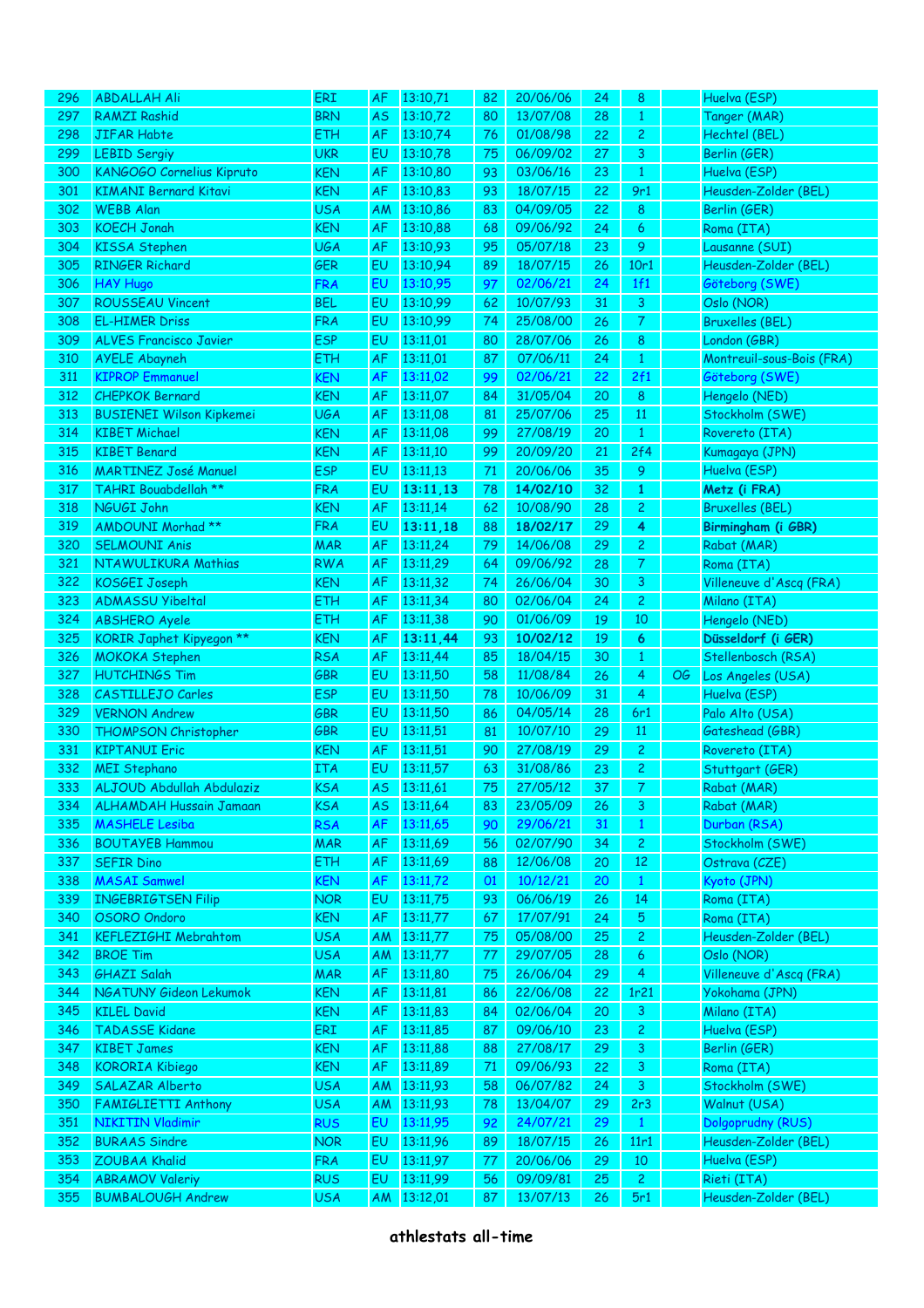| 356 | <b>KOMEN Jonathan Kipkoech</b>    | <b>KEN</b> | <b>AF</b> | 13:12,02    | 82 | 02/07/08 | 26 | $\overline{c}$  | Milano (ITA)              |
|-----|-----------------------------------|------------|-----------|-------------|----|----------|----|-----------------|---------------------------|
| 357 | <b>KIMANI Joseph</b>              | <b>KEN</b> | <b>AF</b> | 13:12,05    | 72 | 10/07/95 | 23 | 8               | Stockholm (SWE)           |
| 358 | <b>KARIUKI John</b>               | <b>KEN</b> | AF        | 13:12,12    | 86 | 29/04/05 | 19 | 3r1             | Hiroshima (JPN)           |
| 359 | NIZIGAMA Aloys                    | <b>BDI</b> | <b>AF</b> | 13:12,14    | 66 | 02/07/93 | 27 | 5               | Villeneuve d'Ascq (FRA)   |
| 360 | <b>FATHI Abdennacer</b>           | <b>MAR</b> | <b>AF</b> | 13:12,15    | 87 | 27/05/12 | 25 | 8               | Rabat (MAR)               |
| 361 | <b>BELZ Christian</b>             | <b>SUI</b> | EU        | 13:12,16    | 74 | 02/08/03 | 29 | $\overline{c}$  | Heusden-Zolder (BEL)      |
| 362 | <b>GALVÁN David</b>               | <b>MEX</b> | AM        | 13:12,18    | 73 | 13/04/07 | 34 | 3r3             | Walnut (USA)              |
| 363 | <b>TEARE Cooper</b>               | <b>USA</b> | AM        | 13:12,27    | 99 | 11/06/21 | 22 | $\mathbf{1}$    | Eugene (USA)              |
| 364 | <b>NYAMBUI Suleiman</b>           | <b>TAN</b> | <b>AF</b> | 13:12,29    | 53 | 18/06/79 | 26 | $\mathbf{1}$    | Stockholm (SWE)           |
| 365 | <b>OMWOYO Wilson</b>              | <b>KEN</b> | <b>AF</b> | 13:12,29    | 65 | 02/07/93 | 28 | 6               | Villeneuve d'Ascq (FRA)   |
| 366 | <b>KUSURO Geofrey</b>             | <b>UGA</b> | <b>AF</b> | 13:12,32    | 89 | 22/07/11 | 22 | 6               | Barcelona (ESP)           |
| 367 | <b>GONZALES José Luis</b>         | <b>ESP</b> | EU        | 13:12,34    | 57 | 04/07/87 | 30 | $\mathbf{1}$    | Oslo (NOR)                |
| 368 | <b>WANJIRU Samuel Kamau</b>       | <b>KEN</b> | <b>AF</b> | 13:12,40    | 86 | 29/04/05 | 19 | 4r1             | Hiroshima (JPN)           |
| 369 | REGASSA Tilahun                   | <b>ETH</b> | <b>AF</b> | 13:12,40    | 90 | 13/07/08 | 18 | $\mathbf{2}$    | Tanger (MAR)              |
| 370 | <b>ATANAW Kinde</b>               | <b>ETH</b> | <b>AF</b> | 13:12,41    | 93 | 20/06/14 | 21 | 1r1             | Carquefou (FRA)           |
| 371 | <b>ABASCAL José Manuel</b>        | <b>ESP</b> | EU        | 13:12,49    | 58 | 04/07/87 | 29 | $\mathbf{2}$    | Oslo (NOR)                |
| 372 | <b>GABIUS Arne</b>                | <b>GER</b> | EU        | 13:12,50    | 81 | 13/07/13 | 32 | 6r1             | Heusden-Zolder (BEL)      |
| 373 | <b>BEAMISH George **</b>          | <b>NZL</b> | OC        | 13:12,53    | 96 | 04/12/21 | 25 | 8               | <b>Boston (i USA)</b>     |
| 374 | <b>SCHILDHAUER Werner</b>         | <b>GER</b> | EU        | 13:12,54    | 59 | 18/08/82 | 23 | $\overline{c}$  | Zürich (SUI)              |
| 375 | <b>KOECH Robert Kiprop</b>        | <b>KEN</b> | AF        | 13:12,56    | 97 | 10/06/21 | 24 | $\bf 8$         | Firenze (ITA)             |
| 376 | <b>BRUCHET Lucas</b>              | CAN        | AM        | 13:12,56    | 91 | 12/06/21 | 30 | $\mathbf{1}$    | <b>Burnaby (CAN)</b>      |
| 377 | <b>YOROIZAKA Tetsuya</b>          | <b>JPN</b> | <b>AS</b> | 13:12,63    | 90 | 18/07/15 | 25 | 12r1            | Heusden-Zolder (BEL)      |
| 378 | <b>TASAMA Dame</b>                | <b>ETH</b> | <b>AF</b> | 13:12,64    | 87 | 13/07/13 | 26 | 7r1             | Heusden-Zolder (BEL)      |
| 379 | <b>KIPTUM Evans Keitany</b>       | <b>KEN</b> | <b>AF</b> | 13:12,65    | 99 | 04/05/19 | 20 | 1f4             | Nobeoka (JPN)             |
| 380 | <b>CHUMO Victor Kimutai</b>       | <b>KEN</b> | <b>AF</b> | 13:12,67    | 87 | 27/05/12 | 25 | 9               | Rabat (MAR)               |
| 381 | <b>ABADÍA Antonio</b>             | <b>ESP</b> | EU        | 13:12,68    | 90 | 22/05/16 | 26 | 8               | Hengelo (NED)             |
| 382 | <b>TIERNAN Patrick</b>            | <b>AUS</b> | OC        | 13:12,68    | 94 | 20/07/19 | 25 | 8               | London (GBR)              |
| 383 | <b>ERASSA Kirubel</b>             | <b>USA</b> | AM        | 13:12,71    | 93 | 06/03/21 | 28 | $5\phantom{.0}$ | San Juan Capistrano (USA) |
| 384 | <b>KIMITEI Wilfred Kimeli</b>     | <b>KEN</b> | <b>AF</b> | 13:12,72    | 85 | 20/06/14 | 29 | 2r1             | Carquefou (FRA)           |
| 385 | <b>NAASI Fabiano Joseph</b>       | <b>TAN</b> | <b>AF</b> | 13:12,76    | 85 | 20/03/06 | 21 | 5               | Melbourne (AUS)           |
| 386 | <b>WESSINGHAGE Thomas</b>         | <b>GER</b> | EU        | 13:12,78    | 52 | 18/08/82 | 30 | 3               | Zürich (SUI)              |
| 387 | <b>McNEILL David</b>              | <b>AUS</b> | OC        | 13:12,82    | 86 | 11/05/21 | 35 | $\mathbf{1}$    | Perth (AUS)               |
| 388 | NAIBEI Solomon Bushendich         | <b>KEN</b> | <b>AF</b> | 13:12,83    | 84 | 03/06/03 | 19 | $\overline{c}$  | Milano (ITA)              |
| 389 | <b>QUAX Dick</b>                  | <b>NZL</b> | OC        | 13:12,86    | 48 | 05/07/77 | 29 | $\mathbf{1}$    | Stockholm (SWE)           |
| 390 | <b>CENTROWITZ Matthew</b>         | <b>USA</b> | AM        | 13:12,91    | 55 | 05/06/82 | 27 | $\mathbf{1}$    | Eugene (USA)              |
| 391 | SÁNCHEZ Sergio                    | <b>ESP</b> | EU        | 13:12,97    | 82 | 27/06/13 | 31 | $\sqrt{5}$      | Ostrava (CZE)             |
| 392 | <b>PUTTEMANS Emiel</b>            | <b>BEL</b> | EU        | 13:13,0     | 47 | 20/09/72 | 25 | $\mathbf{1}$    | <b>Bruxelles (BEL)</b>    |
| 393 | O'MARA Frank                      | IRL        |           | EU 13:13,02 | 60 | 04/07/87 | 27 | $\mathbf{3}$    | Oslo (NOR)                |
| 394 | <b>KIMELI Isaac</b>               | <b>BEL</b> | EU        | 13:13,02    | 94 | 06/09/19 | 25 | $\mathbf{1}$    | <b>Bruxelles (BEL)</b>    |
| 395 | <b>MAASE Kamiel</b>               | <b>NED</b> | EU        | 13:13,06    | 71 | 06/09/02 | 31 | 10              | Berlin (GER)              |
| 396 | <b>FOPPEN Mike</b>                | <b>NED</b> | EU        | 13:13,06    | 96 | 14/08/20 | 24 | $\overline{4}$  | Monaco (MON)              |
| 397 | <b>OUMAIZ Ouassim</b>             | <b>ESP</b> | EU        | 13:13,14    | 99 | 14/08/20 | 21 | 5               | Monaco (MON)              |
| 398 | <b>IGNATOV</b> Evgeni             | <b>BUL</b> | EU        | 13:13,15    | 59 | 31/08/86 | 27 | 4               | Stuttgart (GER)           |
| 399 | <b>TALEL Wilberforce</b>          | <b>KEN</b> | <b>AF</b> | 13:13,15    | 80 | 01/08/00 | 20 | 14              | Stockholm (SWE)           |
| 400 | <b>KIPTOO Frederick Kipkosgei</b> | <b>KEN</b> | <b>AF</b> | 13:13,16    | 96 | 27/05/17 | 21 | 2r1             | Oordegem (BEL)            |
| 401 | <b>EZZHER Mohamed</b>             | <b>FRA</b> | EU        | 13:13,20    | 60 | 17/06/95 | 35 | 3               | Villeneuve d'Ascq (FRA)   |
| 402 | <b>MATSUMIYA Takayuki</b>         | <b>JPN</b> | <b>AS</b> | 13:13,20    | 80 | 28/07/07 | 27 | 5r1             | Heusden-Zolder (BEL)      |
| 403 | <b>CHESERET Robert Kipkurgat</b>  | <b>KEN</b> | AF        | 13:13,23    | 83 | 29/07/05 | 22 | $8\phantom{1}$  | Oslo (NOR)                |
| 404 | <b>GETAHUN Betesfa</b>            | <b>ETH</b> | <b>AF</b> | 13:13,23    | 98 | 22/07/17 | 19 | 6r1             | Heusden-Zolder (BEL)      |
| 405 | <b>GISAMODA Emmanuel Giniki</b>   | <b>TAN</b> | <b>AF</b> | 13:13,24    | 88 | 22/07/17 | 29 | 7r1             | Heusden-Zolder (BEL)      |
| 406 | <b>OLMEDO Pablo</b>               | <b>MEX</b> | <b>AM</b> | 13:13,32    | 75 | 01/09/98 | 23 | 10              | Berlin (GER)              |
| 407 | <b>ABDIRAHMAN Abdihakem</b>       | <b>USA</b> | <b>AM</b> | 13:13,32    | 77 | 22/07/05 | 28 | $\overline{4}$  | London (GBR)              |
| 408 | <b>BEHAR Abdellah</b>             | <b>FRA</b> | EU        | 13:13,33    | 63 | 01/08/98 | 35 | 4               | Hechtel (BEL)             |
| 409 | <b>KIPSEREM Douglas</b>           | <b>KEN</b> | <b>AF</b> | 13:13,35    | 87 | 26/06/16 | 29 | $\mathbf{1}$    | Durban (RSA)              |
| 410 | <b>BIYAZEN Yeneblo</b>            | <b>ETH</b> | <b>AF</b> | 13:13,36    | 00 | 16/06/18 | 18 | 1f1             | Carquefou (FRA)           |
| 411 | <b>HUGHES Matthew **</b>          | CAN        | <b>AM</b> | 13:13,38    | 89 | 28/02/20 | 31 | 6f1             | Boston (i USA)            |
| 412 | TAKAOKA Toshinari                 | <b>JPN</b> | <b>AS</b> | 13:13,40    | 70 | 01/08/98 | 28 | $\sqrt{5}$      | Hechtel (BEL)             |
| 413 | WEIDLINGER Günther                | AUT        | EU        | 13:13,44    | 78 | 22/07/05 | 27 | $\sqrt{5}$      | London (GBR)              |
| 414 | <b>DIRIEH Jamal Abdi</b>          | <b>DJI</b> | AF        | 13:13,45    | 97 | 22/07/17 | 20 | 8r1             | Heusden-Zolder (BEL)      |
| 415 | <b>KIOKO Athanas</b>              | <b>KEN</b> | AF        | 13:13,47    | 95 | 11/06/21 | 26 | 3               | Eugene (USA)              |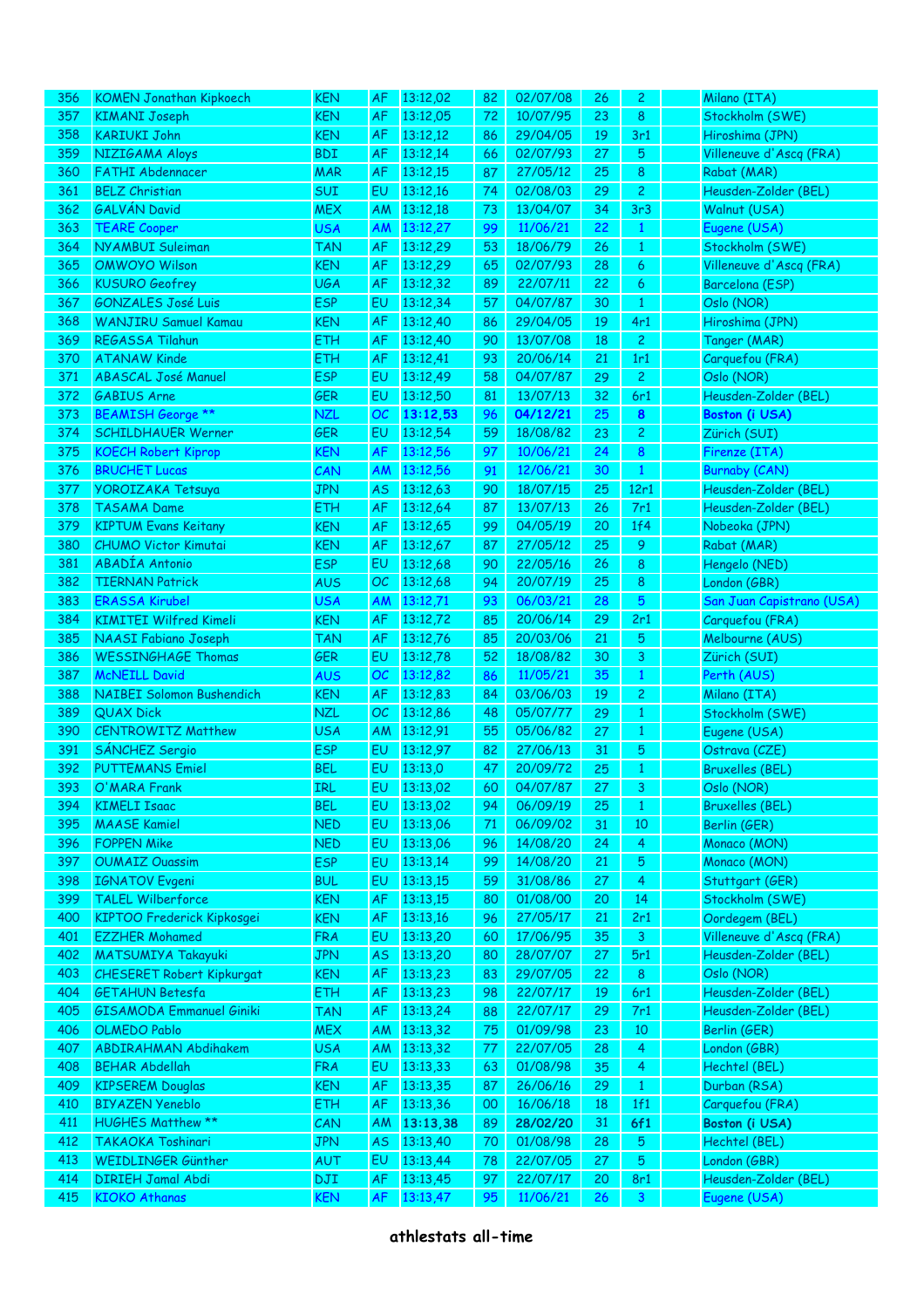| 416        | <b>BICKFORD Bruce</b>                     | <b>USA</b>        | <b>AM</b>       | 13:13,49             | 57       | 27/06/85             | 28       | $\mathbf{2}$          |    | Oslo (NOR)                     |
|------------|-------------------------------------------|-------------------|-----------------|----------------------|----------|----------------------|----------|-----------------------|----|--------------------------------|
| 417        | <b>WARSAMA Ahmed Ibrahim</b>              | QAT               | <b>AS</b>       | 13:13,52             | 66       | 05/08/00             | 34       | 3r1                   |    | Heusden-Zolder (BEL)           |
| 418        | <b>CASTRO Dionisio</b>                    | <b>POR</b>        | EU              | 13:13,59             | 63       | 15/08/90             | 27       | $\overline{4}$        |    | Zürich (SUI)                   |
| 419        | <b>SATO Yuki</b>                          | <b>JPN</b>        | <b>AS</b>       | 13:13,60             | 86       | 13/07/13             | 27       | 8r1                   |    | Heusden-Zolder (BEL)           |
| 420        | <b>NGATIA Hiram</b>                       | <b>KEN</b>        | <b>AF</b>       | 13:13,66             | 96       | 04/04/15             | 19       | 1r5                   |    | Kumamoto (JPN)                 |
| 421        | <b>McDONALD Morgan</b>                    | <b>AUS</b>        | OC              | 13:13,67             | 96       | 12/06/21             | 25       | $\mathbf{1}$          |    | Nice (FRA)                     |
| 422        | <b>BOUQANTAR Soufiyan</b>                 | <b>MAR</b>        | <b>AF</b>       | 13:13,68             | 93       | 18/05/19             | 26       | 11                    |    | Shanghai (CHN)                 |
| 423        | HILDENBRAND Klaus-Peter                   | <b>GER</b>        | EU              | 13:13,69             | 52       | 05/07/76             | 24       | $\mathbf{2}$          |    | Stockholm (SWE)                |
| 424        | EL-GOUMRI Othmane                         | <b>MAR</b>        | AF              | 13:13,72             | 92       | 09/06/13             | 21       | $\sqrt{5}$            |    | Rabat (MAR)                    |
| 425        | SAMBU Stephen **                          | <b>KEN</b>        | <b>AF</b>       | 13:13,74             | 88       | 11/02/12             | 24       | 3                     |    | New York (i USA)               |
| 426        | <b>WAWERU Edward</b>                      | <b>KEN</b>        | AF              | 13:13,80             | 90       | 03/05/11             | 21       | $\overline{4}$        |    | Fukuroi (JPN)                  |
| 427        | <b>YIFTER Miruts</b>                      | <b>ETH</b>        | AF              | 13:13,82             | 44       | 04/09/77             | 33       | $\mathbf{1}$          |    | Düsseldorf (GER)               |
| 428        | <b>ROBERTSON Zane</b>                     | <b>NZL</b>        | OC              | 13:13,83             | 89       | 13/07/13             | 24       | 9r1                   |    | Heusden-Zolder (BEL)           |
| 429        | <b>WANDERS Julien</b>                     | SUI               | EU              | 13:13,84             | 96       | 05/07/19             | 23       | 14                    |    | Lausanne (SUI)                 |
| 430        | <b>FLESCHEN Karl</b>                      | <b>GER</b>        | EU              | 13:13,88             | 55       | 05/07/77             | 22       | $\mathbf{2}$          |    | Stockholm (SWE)                |
| 431        | <b>GEBRESILASE Leul</b>                   | <b>ETH</b>        | AF              | 13:13,88             | 92       | 03/06/16             | 24       | $\overline{4}$        |    | Huelva (ESP)                   |
| 432        | <b>MWANGI James Ndirangu</b>              | <b>KEN</b>        | AF              | 13:13,93             | 94       | 02/04/16             | 22       | 1r <sub>4</sub>       |    | Kumamoto (JPN)                 |
| 433        | <b>BACCOUCHE Fethi</b>                    | <b>TUN</b>        | AF              | 13:13,94             | 60       | 04/07/87             | 27       | $\overline{5}$        |    | Oslo (NOR)                     |
| 434        | <b>SCHIEBLER Jeff</b>                     | CAN               | <b>AM</b>       | 13:13,96             | 73       | 01/09/98             | 25       | 11                    |    | Berlin (GER)                   |
| 435        | <b>KIPTANUI Mathew</b>                    | <b>KEN</b>        | AF              | 13:14,06             | 94       | 09/07/16             | 22       | $\overline{c}$        |    | Barcelona (ESP)                |
| 436        | <b>SOGET Justus</b>                       | <b>KEN</b>        | AF              | 13:14,10             | 99       | 06/06/21             | 22       | 1f13                  |    | Yokohama (JPN)                 |
| 437        | <b>HOFF Shadrack</b>                      | <b>RSA</b>        | AF              | 13:14,16             | 73       | 02/07/95             | 22       | $\mathbf{1}$          |    | Gateshead (GBR)                |
| 438        | <b>AWAD Zouhair</b>                       | <b>BRN</b>        | <b>AS</b>       | 13:14,16             | 89       | 30/06/16             | 27       | 3                     |    | Barcelona (ESP)                |
| 439        | <b>DOHERTY John</b>                       | IRL               | EU              | 13:14,17             | 61       | 02/07/90             | 29       | $\overline{4}$        |    | Stockholm (SWE)                |
| 440        | <b>STAINES Gary</b>                       | GBR               | EU              | 13:14,28             | 63       | 15/08/90             | 27       | 5                     |    | Zürich (SUI)                   |
| 441        | <b>DIDA</b> Gemechu                       | ETH               | AF              | 13:14,39             | 99       | 03/07/21             | 22       | 1f1                   |    | Heusden-Zolder (BEL)           |
| 442        | <b>JIPCHO Ben</b>                         | <b>KEN</b>        | AF              | 13:14,4              | 43       | 29/01/74             | 31       | $\mathbf{1}$          |    | Christchurch (NZL)             |
| 443        | <b>KIPKOECH Paul</b>                      | <b>KEN</b>        | <b>AF</b>       | 13:14,40             | 63       | 11/08/84             | 21       | 5                     | OG | Los Angeles (USA)              |
| 444        | <b>CASTRO Domingos</b>                    | <b>POR</b>        | EU              | 13:14,41             | 63       | 25/08/89             | 26       | $\overline{c}$        |    | <b>Bruxelles (BEL)</b>         |
| 445        | CAMPBELL Kemoy **                         | <b>JAM</b>        | AM              | 13:14,45             | 91       | 26/02/17             | 26       | 7r1                   |    | Boston (i USA)                 |
| 446        | <b>MARTINS Antonio</b>                    | <b>FRA</b>        | EU              | 13:14,47             | 63       | 11/08/92             | 29       | $\overline{c}$        |    | Monaco (MON)                   |
| 447        | <b>HANNECK Phillimon</b>                  | <b>ZIM</b>        | AF              | 13:14,50             | 71       | 08/06/94             | 23       | $\overline{c}$        |    | Roma (ITA)                     |
| 448        | <b>WALELEGN Amdework</b>                  | <b>ETH</b>        | <b>AF</b>       | 13:14,52             | 99       | 29/06/17             | 18       | $\mathbf{2}$          |    | Barcelona (ESP)                |
| 449        | <b>WEIGT Peter</b>                        | <b>GER</b>        | EU              | 13:14,54             | 48       | 05/07/77             | 29       | 3                     |    | Stockholm (SWE)                |
| 450        | <b>CHELIMO Kevin</b>                      | <b>KEN</b>        | <b>AF</b>       | 13:14,57             | 83       | 29/04/12             | 29       | 2r1                   |    | Palo Alto (USA)                |
| 451        | <b>FOSTER Brendan</b>                     | GBR               | EU              | 13:14,6              | 48       | 29/01/74             | 26       | $\mathbf{2}$          |    | Christchurch (NZL)             |
| 452        | <b>THIEBAUT Pascal</b>                    | <b>FRA</b>        | EU              | 13:14,60             | 59       | 04/07/87             | 28       | $\ddot{\mathbf{6}}$   |    | Oslo (NOR)                     |
| 453        | <b>NEBEBEW Birhan</b>                     | ETH               | AF              | 13:14,60             | 94       | 04/07/13             | 19       | 7 <sup>7</sup>        |    | Lausanne (SUI)                 |
| 454        | <b>KIDANU Tsegay</b>                      | <b>ETH</b>        | AF              | 13:14,68             | 01       | 05/07/19             | 18       | 15                    |    | Lausanne (SUI)                 |
| 455        | <b>KIPTOO Wesley **</b>                   | <b>KEN</b>        | <b>AF</b>       | 13:14,74             |          | 04/12/21             |          | $\mathbf{3}$          |    | Boston (i USA)                 |
| 456        | <b>COMPERNOLLE Tom</b>                    | <b>BEL</b>        | EU              | 13:14,75             | 75       | 31/07/04             | 29       | 5r1                   |    | Heusden-Zolder (BEL)           |
| 457        | <b>McCHESNEY Bill</b>                     | <b>USA</b>        | AM              | 13:14,80             | 59       | 18/08/82             | 23       | $\overline{5}$        |    | Zürich (SUI)                   |
| 458        | <b>TROOP Lee</b>                          | <b>AUS</b>        | OC              | 13:14,82             | 73       | 25/02/99             | 26       | $\overline{2}$        |    | Melbourne (AUS)                |
| 459        | FITSCHEN Jan                              | <b>GER</b>        | EU              | 13:14,85             | 77       | 28/07/07             | 30       | 7r1                   |    | Heusden-Zolder (BEL)           |
| 460        | BOR Hillary **                            | <b>USA</b>        | <b>AM</b>       | 13:14,96             | 89       | 24/02/19             | 30       | 3                     |    | Boston (i USA)                 |
| 461        | <b>FLOROIU Ilie</b>                       | <b>ROU</b>        | EU              | 13:15,0              | 52       | 23/07/78             | 26       | $\mathbf{1}$          |    | București (ROU)                |
| 462        | <b>TUEMAY Mogos</b>                       | <b>ETH</b>        | AF              | 13:15,04             | 97       | 18/05/19             | 22       | 13                    |    | Shanghai (CHN)                 |
| 463        | <b>LIQUORI Marty</b>                      | <b>USA</b>        | <b>AM</b>       | 13:15,06             | 49       | 04/09/77             | 28       | $\mathbf{2}$          |    | Düsseldorf (GER)               |
| 464        | <b>MULI Pius Maluko</b>                   | <b>KEN</b>        | AF              | 13:15,09             | 82       | 10/09/03             | 21       | $\mathbf{1}$          |    | Rovereto (ITA)                 |
| 465        | <b>BERIOUI Saïd</b>                       | <b>MAR</b>        | AF              | 13:15,10             | 75       | 09/06/99             | 24       | 6                     |    | Milano (ITA)                   |
| 466        | <b>YEGON Vincent Kibet</b>                | <b>KEN</b>        | AF              | 13:15,15             | 00       | 09/05/21             | 21       | 1f10                  |    | Yokohama (JPN)                 |
| 467        | <b>ASMEROM Bolota</b>                     | <b>USA</b>        | <b>AM</b>       | 13:15,16             | 78       | 28/07/07             | 29       | 8r1                   |    | Heusden-Zolder (BEL)           |
| 468        | <b>ANTON Abel</b>                         | <b>ESP</b>        | EU              | 13:15,17             | 62       | 30/08/94             | 32       | $\mathcal{T}$         |    | Berlin (GER)                   |
| 469        | <b>KIBET Moses</b>                        | <b>UGA</b>        | AF              | 13:15,18             | 91       | 16/07/11             | 20       | 4r1                   |    | Heusden-Zolder (BEL)           |
| 470        | <b>LEVINS Cameron</b>                     | CAN               | <b>AM</b>       | 13:15,19             | 89       | 01/06/13             | 24       | 13                    |    | Eugene (USA)                   |
| 471        | <b>MUCHIRI Bedan Karoki</b>               |                   | <b>AF</b>       | 13:15,25             |          | 02/07/14             | 24       |                       |    |                                |
| 472        |                                           | <b>KEN</b><br>AUT |                 |                      | 90       | 18/08/82             |          | 1r1                   |    | Kitami (JPN)                   |
|            | <b>MILLONIG Dietmar</b>                   |                   | EU              | 13:15,31             | 55       |                      | 27       | 6                     |    | Zürich (SUI)                   |
| 473<br>474 | <b>DELEZE Pierre</b><br><b>DOBSON Ian</b> | SUI<br><b>USA</b> | EU              | 13:15,31<br>13:15,33 | 58       | 07/07/86<br>24/06/05 | 28<br>23 | $\mathbf{1}$          |    | Helsinki (FIN)<br>Carson (USA) |
|            |                                           |                   |                 |                      |          |                      |          |                       |    |                                |
| 475        | <b>ESTRADA</b> Diego                      | <b>MEX</b>        | <b>AM</b><br>AM | 13:15,33             | 82<br>89 | 28/04/13             | 24       | $\overline{c}$<br>3r1 |    | Palo Alto (USA)                |